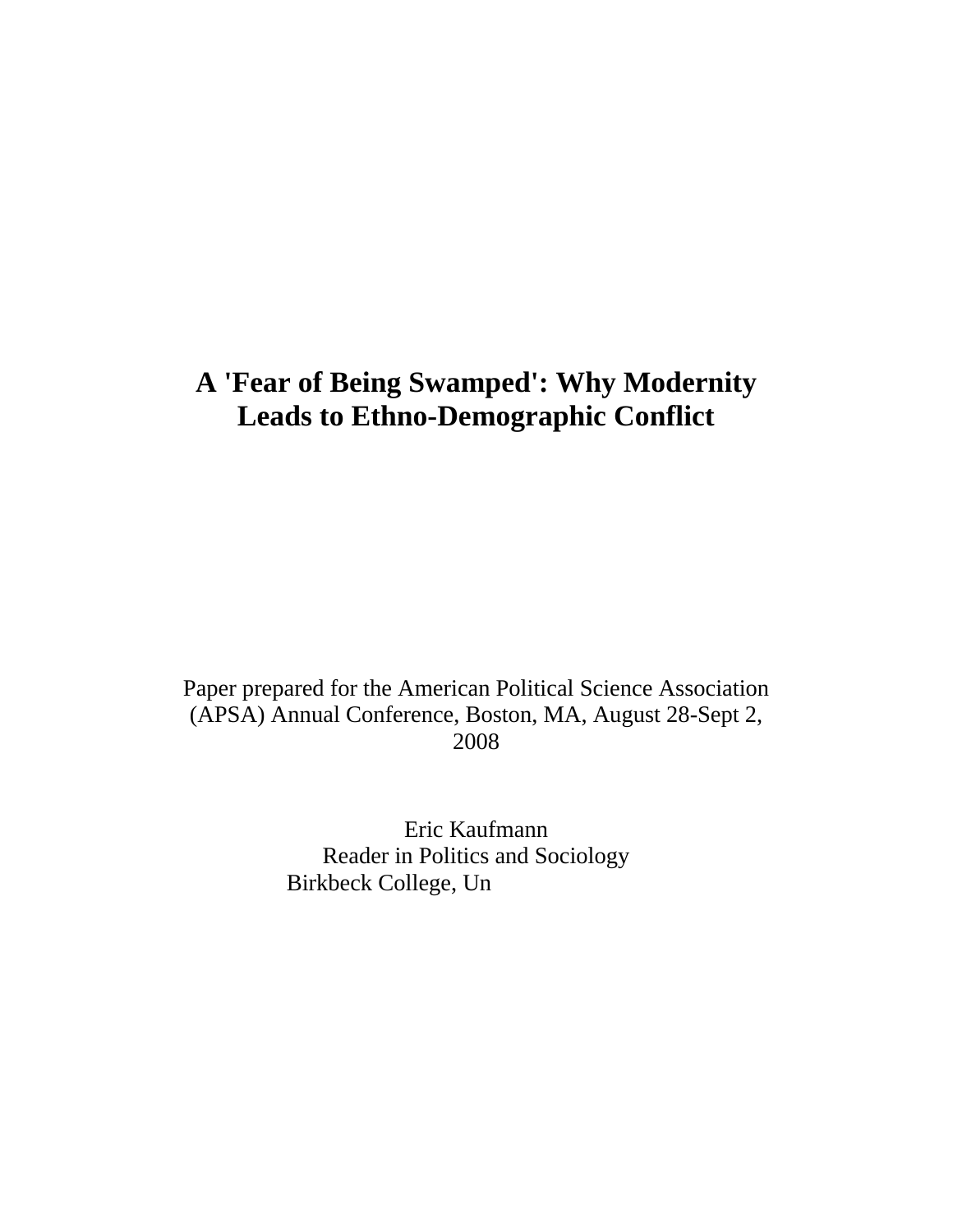# **A 'Fear of Being Swamped': Why Modernity Leads to Ethno-Demographic Conflict**

Donald Horowitz, a founding father of international ethnic conflict studies, remarked upon the rhetoric of ethnic 'swamping' used by insecure ethnic groups in postcolonial Africa and Asia. 'It is common to encounter anxiety-laden perceptions of the fecundity or illegal immigration of competing groups', he remarked. Numerous ethnic communities in the first few decades of the postcolonial period, from the Sindhis and Malays to the Fijians and Karen, raised the spectre of being extinguished like the 'Red Indians' of America. (Horowitz 1985: 175-77; 194) At one level, there is a debate over whether such ethno-demographic fears are purely rhetorical or whether they correlate with demographic facts pertaining to immigration and differential ethnic population growth. This touches upon the theoretical division between ethnosymbolist scholars, who suggest that ethnic myths, symbols and boundaries are relatively immutable over time, and modernist or constructivist thinkers, who emphasise the fluidity of ethnic boundaries in response to political exigencies.(Ozkirimli 2000)

 This paper does not bypass this meta-theoretical question, but its focus is more all-encompassing. It argues that modernity generates a set of changes which impinge upon both the socially constructed and demographically 'real' drivers of ethnic conflict - processes which will crest in the coming century. This conjuncture involves two prongs, one demographic, the other social. In demographic terms, modernity leads to demographic transition, but in an uneven fashion between and within nations. This induces uneven population growth rates between ethnic and national groups which increasingly produce migratory flows due to modern improvements in long-distance transportation and communication. Sociologically, modernity accelerates processes of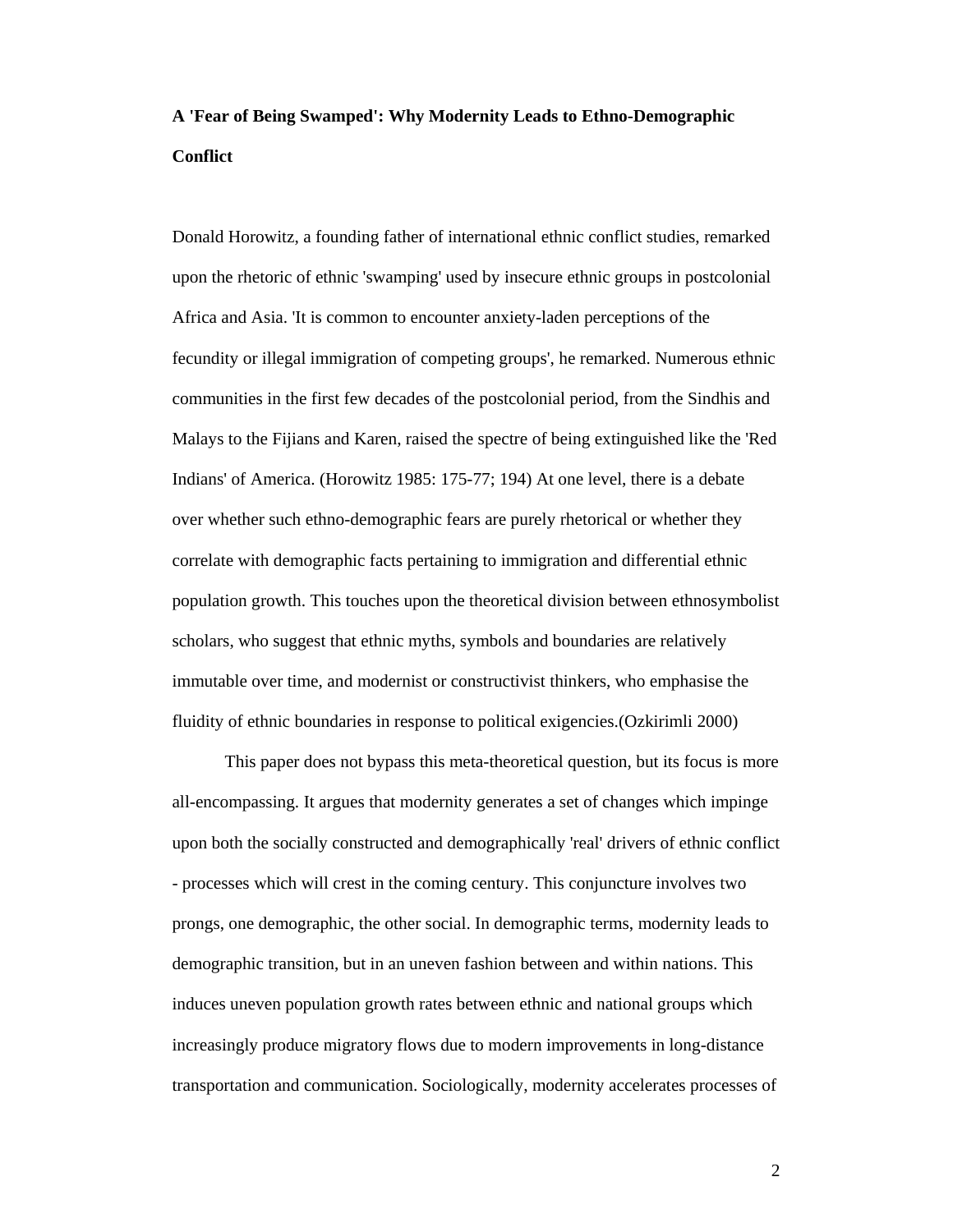reflexivity, making nationals and ethnics more aware of themselves and their boundaries. Modern principles of popular sovereignty simultaneously empower demographic majorities at the expense of elite minorities and their clients. Of the two processes, the social has largely worked itself out over the course of the nineteenth and twentieth centuries, culminating in the fall of communism and the 'third wave' of democratization. However, the demographic changes are set to accelerate and to play off the reconfigured social architecture of nationalism.

Let us explore these demographic changes in more detail. Though the demographic transition has been in train since the mid eighteenth century, the pace of change (and hence demographic unevenness) has dramatically accelerated in the late twentieth century. In its early phase, the demographic transition led to the large scale expansion of Europe's population *vis á vis* that of the rest of the world as mortality especially among infants - declined. However, medical technology did not cut infant mortality nearly as sharply during the centuries of European population explosion as it did in the twentieth and twenty-first centuries when the Global South has expanded. Thus the global growth differentials today are larger and more pronounced than in the past.

Figure 1 shows the trajectory of demographic transition comparing Denmark and Guatemala in terms of Surviving Offspring (SO), a measure of fertility net of infant mortality. Note the more pronounced fertility peak in Guatemala. Though this is predicted - on current trends - to fall dramatically in the coming decades, population growth has already occurred or is locked in by young age structures. At the onset of their demographic transitions, Denmark and Guatemala had similar populations, population densities and GDP per capita. By the end of their transitions, Denmark's population had expanded fivefold, but that of Guatemala is projected to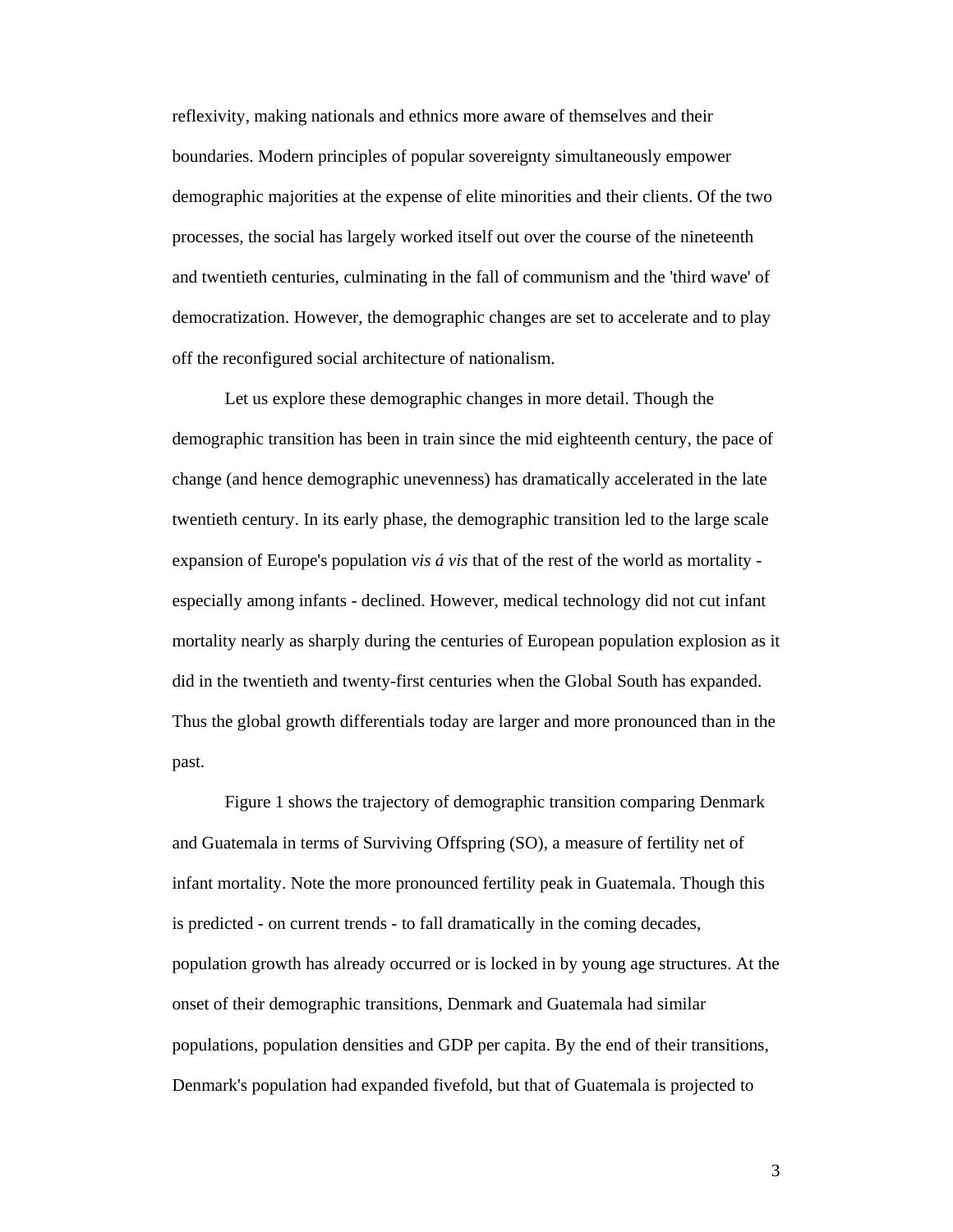multiply by as much as 24 times before its transition is complete in the 2030s. This has dramatically altered the relative population density and GDP per capita of the two countries today.



Figure 1. A Tale of Two Transitions: Guatemala vs Denmark

Source: Skirbekk 2008

Mothers in Europe and its settler offshoots typically had three surviving offspring as their countries' populations expanded three to fourfold during their growth phase of 1800-1950. In contrast, among today's developing countries, which mainly began their transitions in the twentieth century, the number of surviving offspring has averaged around 5 children per woman, powering post-transition population levels which vary between 8 and 24 times the pre-transition population. (Skirbekk 2008) Hence the projected shrinkage of Europe's proportion of world population (despite non-European immigration) from 25 percent in 1900 to 5 percent by 2050. (Demeny and McNicoll 2006)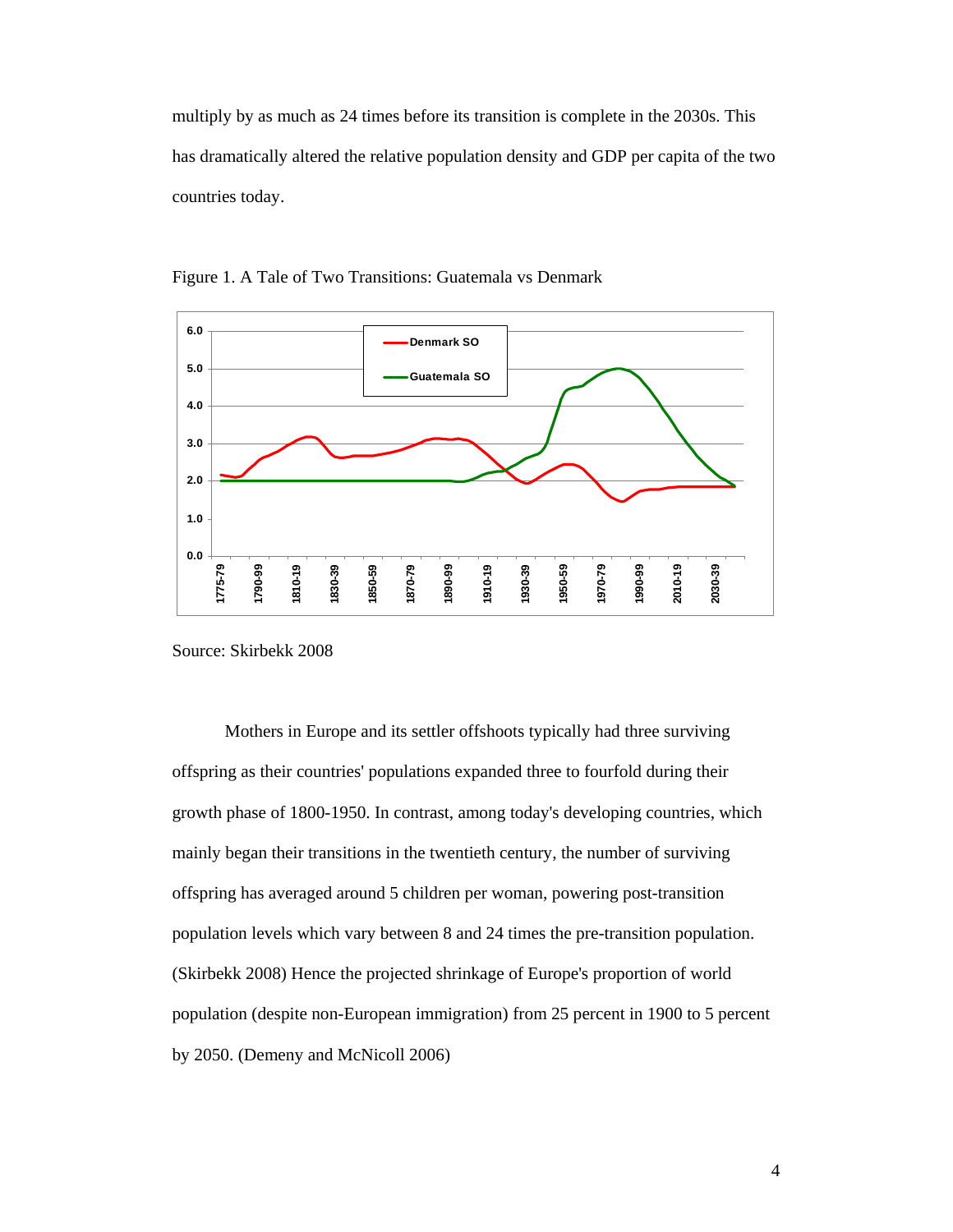In effect, we are entering a period in which global population inequality will attain its zenith. This is not only true internationally, but within states, where differential ethnic population growth takes place. The two are related in the sense that long-distance differences in population growth can lead to migration flows which telescope international differences into inter-ethnic differences within states. This paper begins by mapping the interplay between modernity, demography and politics. It examines the outworking of differential ethnic population growth in several states, and proposes a model whereby ethnic conflict is linked to the nature of ethnic boundaries and their response to modernizing processes.

Modernity and Global Ethno-Demographic Change

A central message of this paper is that demography becomes increasingly important within states as modernity unfolds. Technology is the only major modern process to reduce the power of demography, which it does by enabling less populous countries to shield behind advanced weapons systems while better controlling migration flows. However, while this safeguards *nation-states* from predators in the international arena, it has little impact on relations between ethnic groups *within* states. All other outriders of modernity - liberty, equality, democracy, nationalism and globalisation - magnify the power of demography within states.

 The American and French Revolutions in the eighteenth century completely altered the relationship between demography and power. When a king, often from a foreign dynasty or empire, could legitimately rule, the growth of various populations in the kingdom was immaterial. Once power was vested in the nation, however, and popular sovereignty replaced the principle of the divine right of kings, the stage was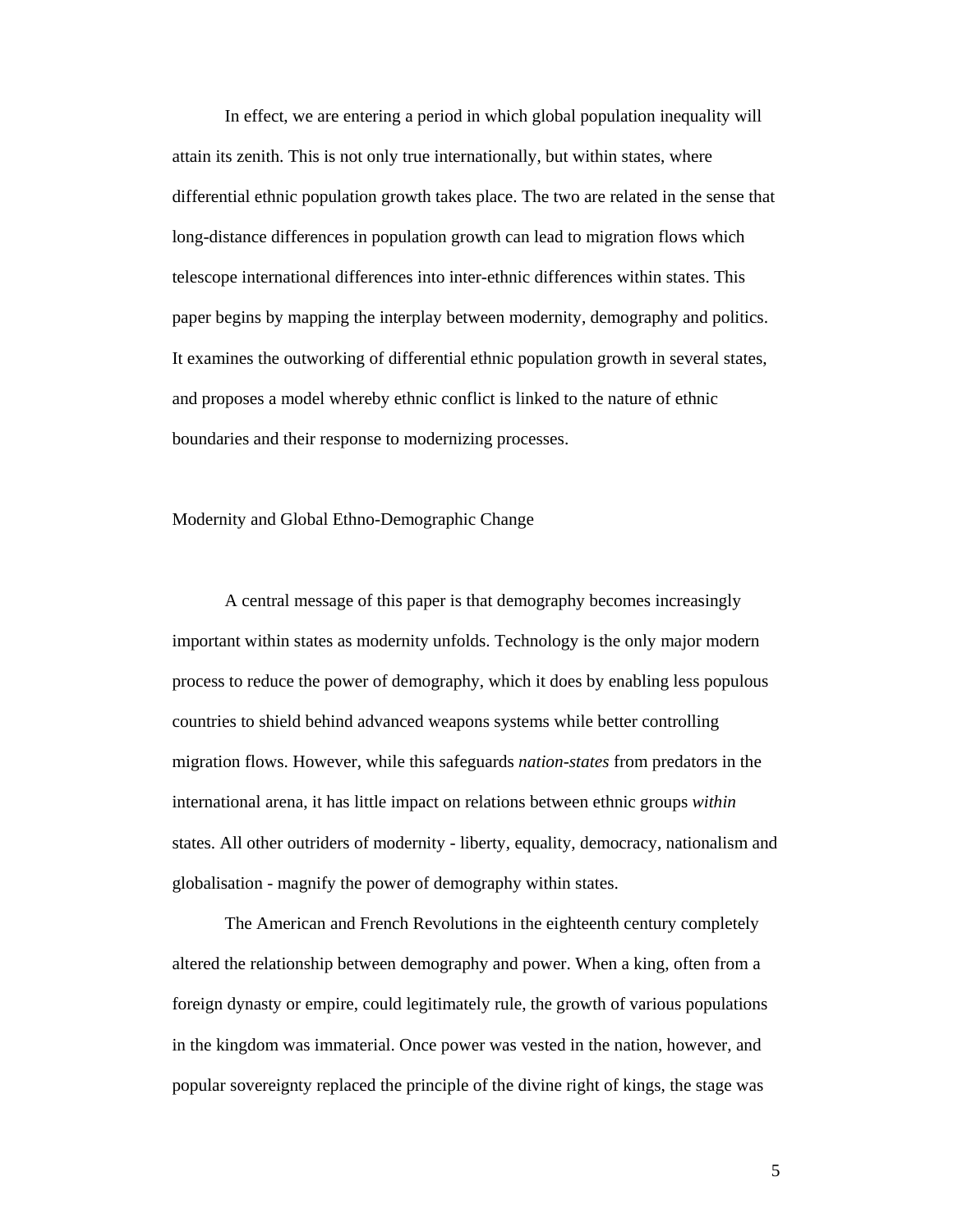set for demography to shape history. All of a sudden, the legal distinction between nationals and foreigners effaces legal status distinctions between the aristocracy, bourgeoisie and peasantry. Native soldiers replace foreign mercenaries, foreign rulers and non-citizens are expelled or marginalised, and shared nationality (rather than the persona of the monarch) becomes the basis for the state. (Wimmer 2002) Democracy hands power to the majority, and in ethnically-divided societies like Northern Ireland or Kenya, being the majority is crucial to winning power. If the other side cannot be disenfranchised, then one must exhort one's own side to reproduce for the group. (Horowitz 1985: 194-196)

 The principle of equality, by which all individuals can lay claim to rights and resources, is another aspect of modernity that raises the demographic stakes. Under a regime of social welfare provision combined with one person one vote, shifts in population composition imply a shift in resources from one group to another. This is especially marked when one ethnic (typically native) group is aging and declining while immigrant groups are younger and growing. The difficulty in getting wealthy, taxpaying whites in many US districts to pay for public schooling and welfare facilities for younger populations of African-Americans or immigrant Hispanics has resulted in the problem of 'white flight', impoverishing certain municipalities. Even where this does not occur, elderly white voters tend to vote for lower levels of welfare state spending in more diverse areas. Hence a large body of leading political science and economic research concludes that the policy aims of ethnic diversity and welfare state provision often conflict. (Alesina et al. 1999; Putnam 2007) Where ethnic minorities economically outperform natives, as in Canada until very recently, diversity reduces social cohesion by lowering levels of trust rather than affecting support for the welfare state. (Stolle et al. 2008) In South Africa or Malaysia, or other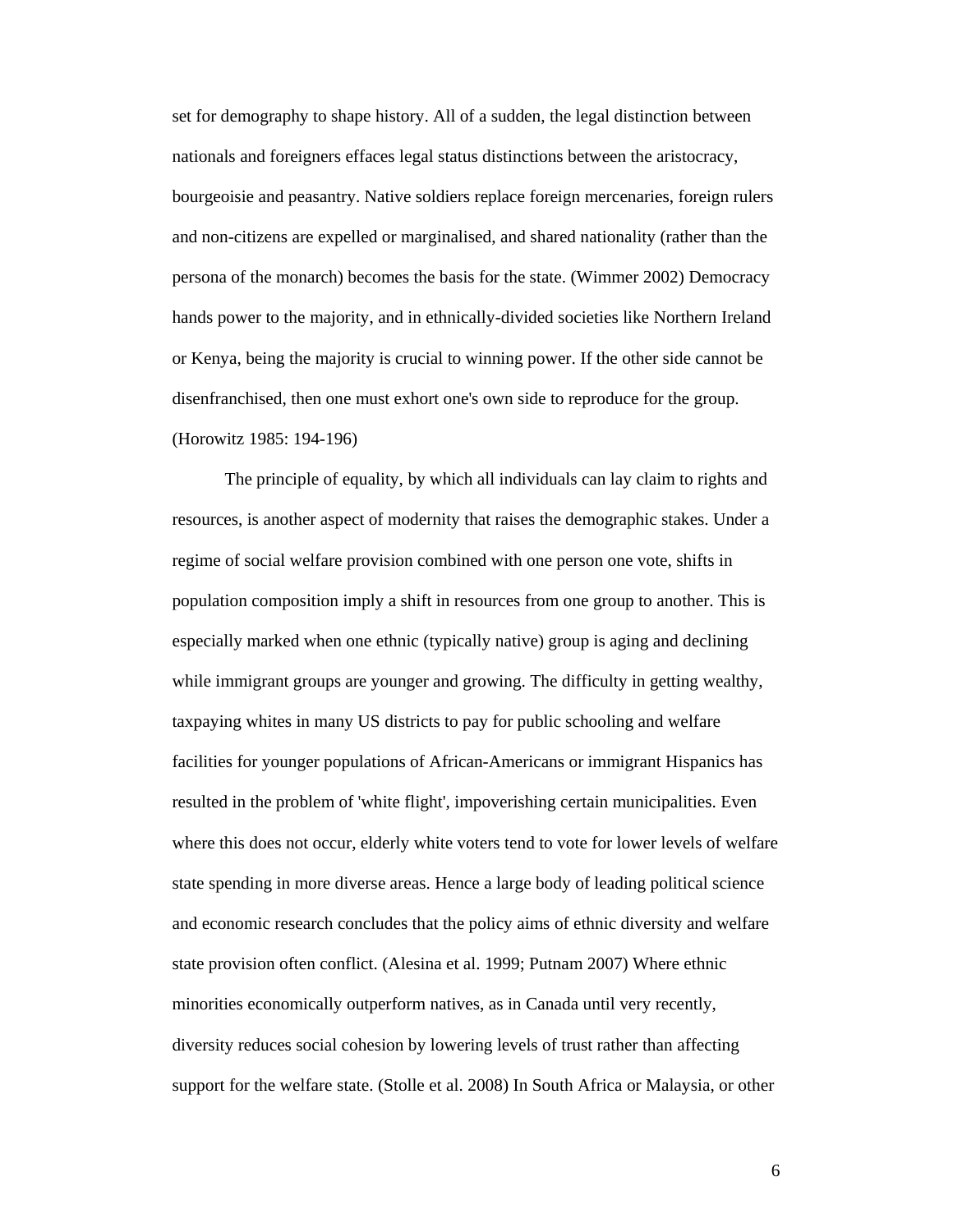parts of southeast Asia, where minorities are much wealthier than natives, diversity increases support for redistribution, with tax policies targeting members of minority groups. (Chua 2003)

 Liberalism is the third of the French Revolutionary trinity, and a pillar of western modernity. Like nationalism and democracy, it is also a handmaiden of demography. To the extent that liberty is extended to naturalisation and citizenship policies (this liberalisation only occurred after 1945 in most western countries), it leads to an opening of the doors of states to immigration. Ethno-demographic change cannot affect states unless they open themselves up to it. Liberalism unlocks the doors of the nation, removing its insulation from the demographic storms taking place outside. Historically, a less intensive global communications network meant that longdistance, large-scale migration from diverse sources was less prevalent. Most migration within Europe took place between regions of a country, i.e. from Andalusia to Catalonia within Spain. International migration within Europe was also common, as with Polish or Italian immigration to France. Even these regional flows once proved socially and politically traumatic.

 Notwithstanding the involuntary mass transport of slaves from Africa to the Americas, major immigration flows to the New World were similarly European in origin. The Chinese and Japanese participated in these flows in small numbers, but were excluded by racially discriminatory legislation after 1882 in the USA and 1885 in Canada. The repeal of Oriental Exclusion acts after the Second World War, and the removal of ethnic preference criteria in the USA (1965), Canada (1962-67) and Australia (1966-72) marked a major extension of the principle of liberalism into the cultural and political life of the West. (Kaufmann 2004a; Cornelius et al. 1994)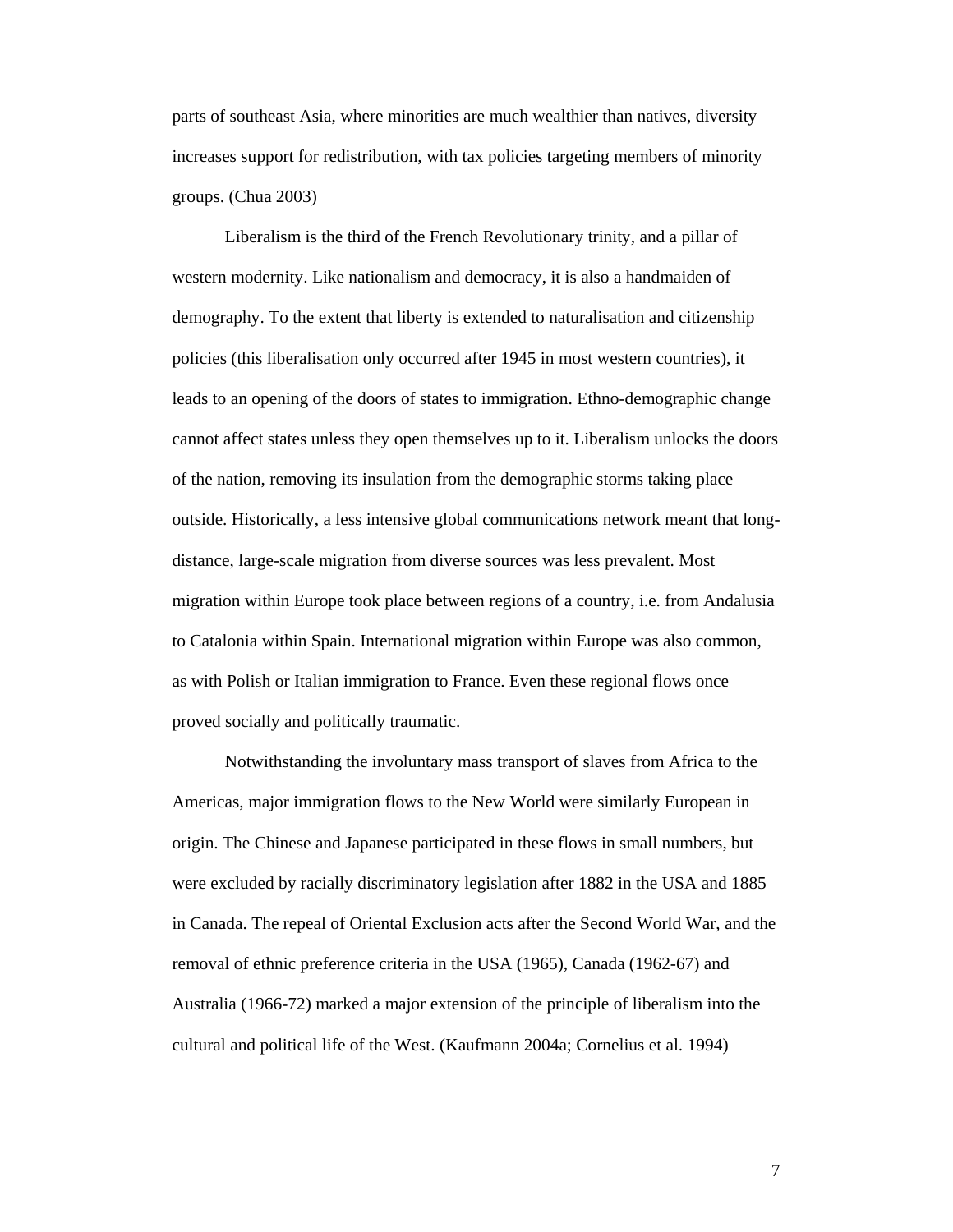In Europe, non-European immigrants of the 1950s-70s were becoming an increasingly permanent and recognised feature on the cultural landscape. At this point, it is vital to mention that the liberalisation of immigration coincidentally occurred at the same time as native fertility rates were declining, but well before the aging and decline of native populations. The liberalisation of immigration was a cultural-political phenomenon and was not driven by concerns about population decline.(Joppke 2005) It is a coincidence that it happened to take place at the dawn of an era of global demographic instability. As those demographic changes increasingly manifested themselves in the form of South-North migration flows, they lapped at the doors of western nations which had been opened in advance by liberal reformers.

#### On the Move: Global Migration

 The differential population growth rates of the world can be viewed geologically, with a sharp gradient forming between countries which are in close proximity yet have vastly different population growth rates and age structures. This global demographic topography would feature high tablelands in sub-Saharan Africa and low plains in Europe, with notable cliffs dividing boundaries like US-Mexico and North Africa-Europe. If these landforms disintegrated, population would 'migrate' from regions of higher elevation to low-lying (ie slow growth) areas. Life is not so simple since population growth is not perfectly correlated with economic supply and demand. Even so, there is a strong link between economics and demography, and economists would predict that in a free market, excess supply of a good in one region of the world coupled with excess demand elsewhere should lead to increased trade in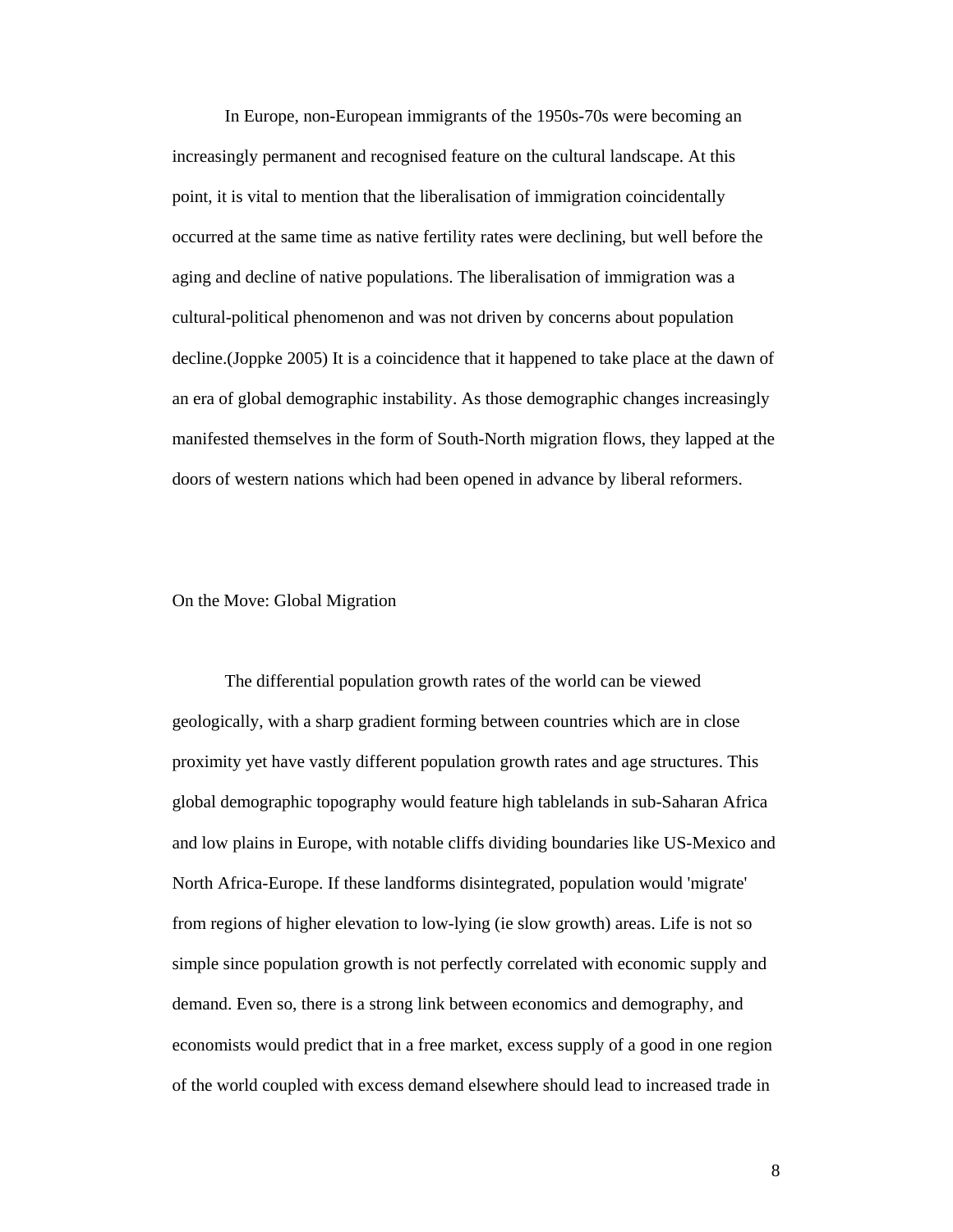the good. Ideally, labour is a factor of production which should flow across borders until its productivity equals its price everywhere. The mountains, to paraphrase Led Zeppelin, should crumble to the sea.

In reality, labour is not very mobile since it is heavily controlled by developed countries. Nonetheless, the attempt to keep out unwanted arrivals is imperfect: William Durch suggests that US border control is 91 percent effective in apprehending Mexican illegals, yet this has failed to stem a tide of some 600-800,000 illegal immigrants per year. The need to cross water makes it more difficult to get to Europe from Africa. The EU's Frontex initiative and agreements with Maghrebian countries have helped to stabilise illegal flows at low levels over the past few years, but those who make it across are often successful in evading the authorities. Spain is just 45 percent and Italy only 30 percent effective against illegals from North Africa. Russia, whose immigrant population stock is second only to that of the United States in size, is just 2 percent effective in policing its vast southern border. (Durch 2001: 144; Economic and Social Research Council 2007)

In the five years from 2000 until 2005, roughly 17 million people successfully migrated from developing countries to the developed world. In 2006, 191 million people in the world were immigrants, up from 76 million in  $1960<sup>1</sup>$  (United Nations 2006; International Organization for Migration 2006, 2005) What is undeniable is that differential population growth between major world regions will drive immigration from the global South to the North. This new human cargo will help shore up western power by moderating population decline, but it carries highly unpredictable social and political effects. In this sense, migration merely transfers the theatre of conflict from the international to the intra-national realm.

 $\overline{a}$ 

 $1$  Set against the backdrop of rising global population, the numbers are less dramatic, but still suggest that the effect of post-1960 globalisation is real: the proportion of the world made up of immigrant stock increased from 2.5 percent in 1960 to 3 percent in 2006.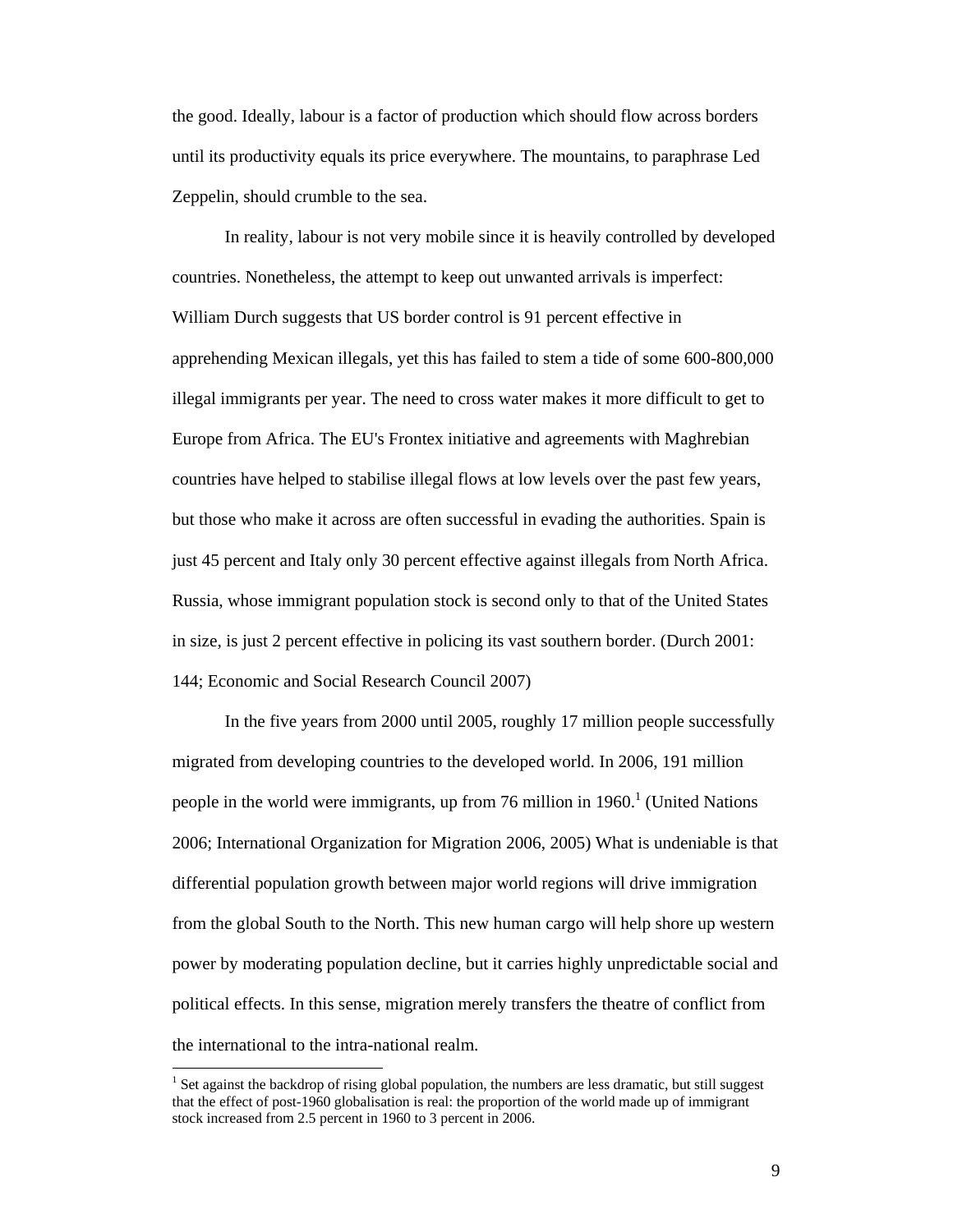One way of gaining greater purchase on the link between ethnic change and conflict is to examine past cases where differential ethnic population growth has occurred within a state due to immigration, intra-state migration, differential ethnic fertility or some combination of all three. Theoretically, we could take the ethnosymbolist view that boundaries and symbolic 'border guards' will remain relatively impervious to change, or the more constructivist approach which would stress assimilation and boundary fluidity. (Smith 1986; Wimmer 2007; Barth 1969) However, as Wimmer cautions, we must take a less doctrinaire view:

The spectrum comprises situations where ethnic categorizations are tenacious and change only slowly, over the course of many generations. This seems to be the case among peoples who identify individuals through multigenerational, unilineal descent  $c[(be t)$  pmonoanow the. s s Gil-Whitat1999). Inthmh4(eru)]TJm generational, unilineal descent c[(be t) pmonoanow the. s s Gil-Whitat1999). Inthmh4(eru)]TJm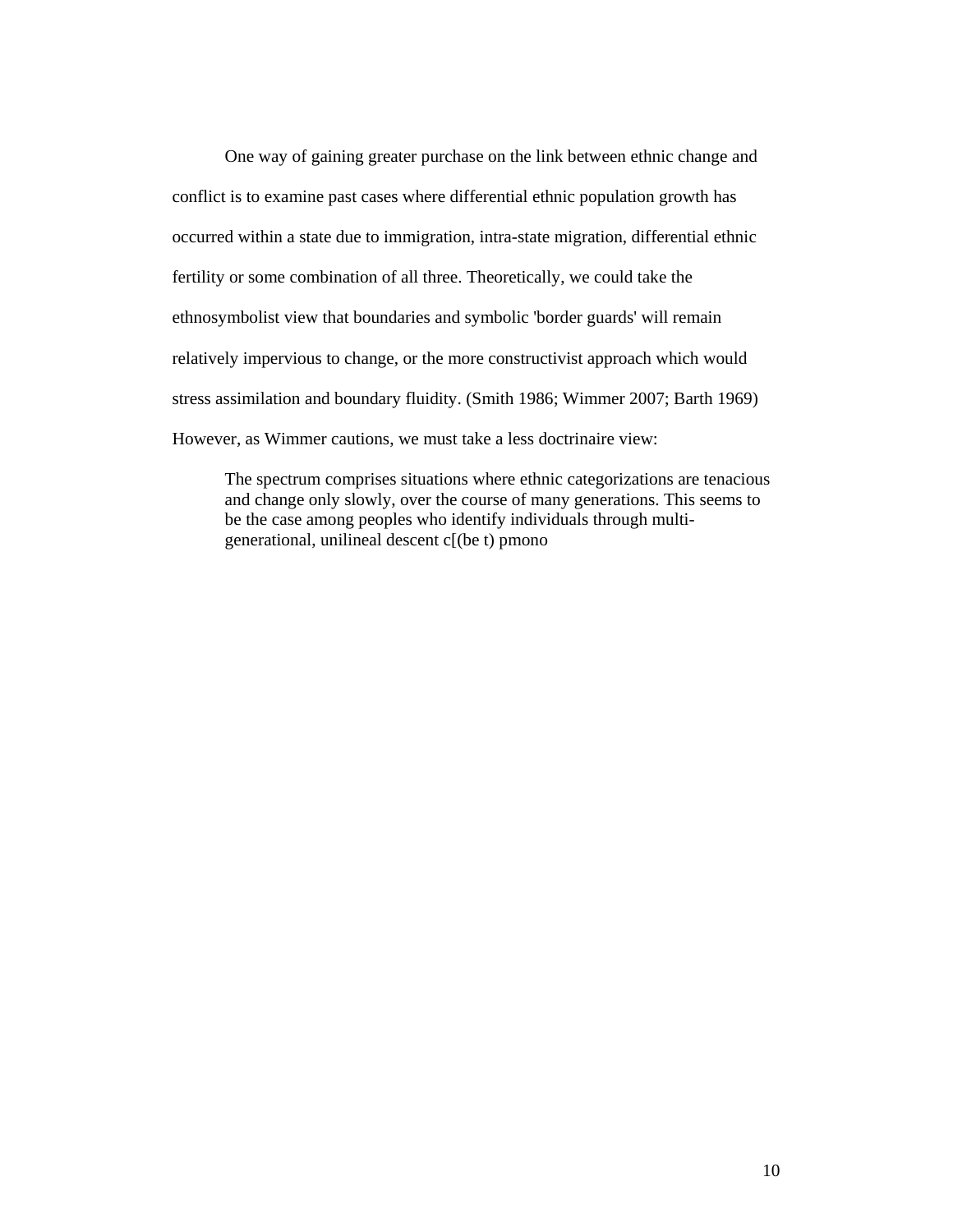which in turn stoked Catholic grievances. (Patterson and Kaufmann 2007) Protestants dominated 65:35 when the province of Northern Ireland was created in 1921. However, the higher Catholic birth rate and reduced Catholic emigration to Britain after 1945 shifted the balance of the population in favour of Catholics. Today, the balance is around 53:47 and Gerry Adams of the Irish republican Sinn Fein party stakes his long-term strategy on the eventual achievement of a Catholic majority in the province. This majority could, according to the provisions of the 1998 Good Friday Agreement, successfully vote for a reunification of Ireland against the wishes of a future Protestant minority. Today, conflict between Protestant Orange marchers and Catholic residents is often caused by the expansion of Catholic population into formerly Protestant or previously uninhabited areas adjacent to marching routes, such as Portadown's Garvaghy Road, the scene of violent confrontations in 1985-7 and 1995-2001. (Kaufmann 2007)

Lebanon, like Northern Ireland, was carved out of a larger entity (Greater Syria being the analogue of Ireland) and was intended to be a Christian-majority state. Over time, however, Christian emigration and higher Muslim fertility altered the population balance to the point where Christians are now an acknowledged minority. This proved so contentious that no census has taken place in the country since 1932. The arrival of large numbers of Palestinian Muslim refugees from Israel after wars in 1948-9, 1967 and 1973 further upset the finely balanced demographic picture, leading to instability. The Lebanese Civil War of 1975-1990 was not a purely ethnic affair, but much of the fighting broke down along ethnic lines. Even so, the use of ethnic community guarantees (such as a presidency which rotates between Christian and Muslim) and the ban on the census provided a form of insulation from demographic change which may have benefited the country since the end of the Civil War. The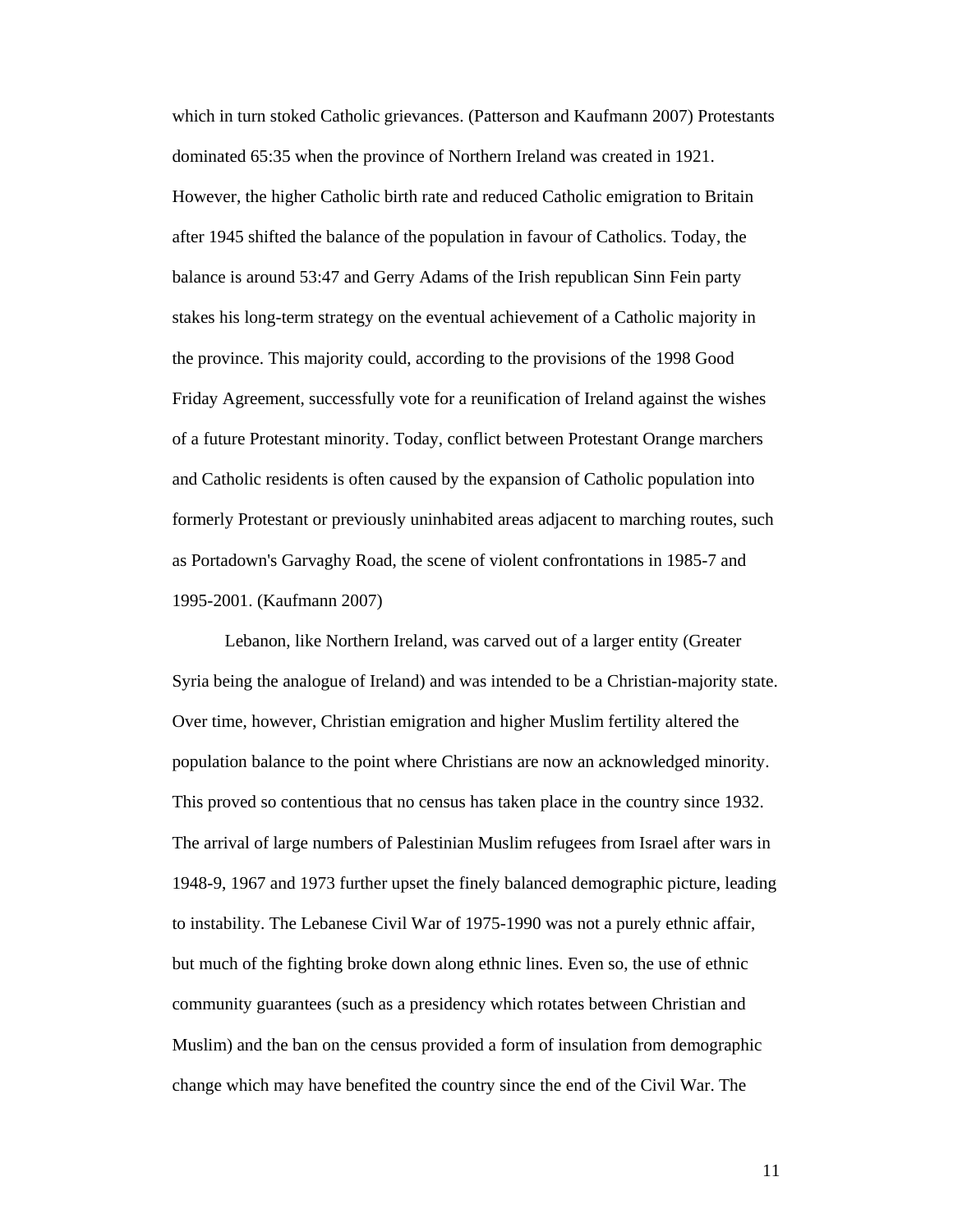multiplicity of groups: Christian, Druze, Shia, Sunni, also helps to limit binary polarisation, in contrast to Northern Ireland, Sri Lanka and other highly divided conflict areas. These factors did not, however, prevent the outbreak of conflict in 2006, which threatened to degenerate into renewed civil war.

Across Lebanon's southern border, in Israel-Palestine, one can find some of the highest levels of fertility ever recorded in modern societies. In 1998, Palestinian women in Gaza had a fertility rate of 7.41 children per woman. Ultra Orthodox Jewish fertility in Israel was similar. Demographer Philippe Fargues convincingly argues that ethnic conflict, along with unemployment, is an important factor in propping up fertility rates among relatively well-educated Jewish and Palestinian women in Israel-Palestine. (Fargues 2000) Overall, Arabs are increasing as a proportion of the population of both Israel-Palestine and Israel proper. The withdrawal of Israel from settlements in Gaza is viewed as part of a wider policy of demographic retrenchment since Jews will be a minority in greater Israel-Palestine within a decade.

In the former Yugoslavia, differential rates of ethnic population growth likewise form an important conditioning factor behind the conflict. In the first Yugoslav war (1992-4), Slack and Doyon discovered that between 1961 and 1991, the proportion of Muslims increased from just over 25 percent to almost 45 percent of Bosnia's population while Serbs dropped from 43 to 32 percent of the total. Part of this change had to do with census terminology and identity-switching, but much could be explained by a younger Bosnian Muslim age structure and higher fertility, combined with Bosnian Serb outmigration. Districts (opstinas) where ethnic change was most rapid tended to be hit hardest by anti-Muslim violence during the 1992-4 war. Serbs in areas of Bosnia with comfortable Serb majorities and small Muslim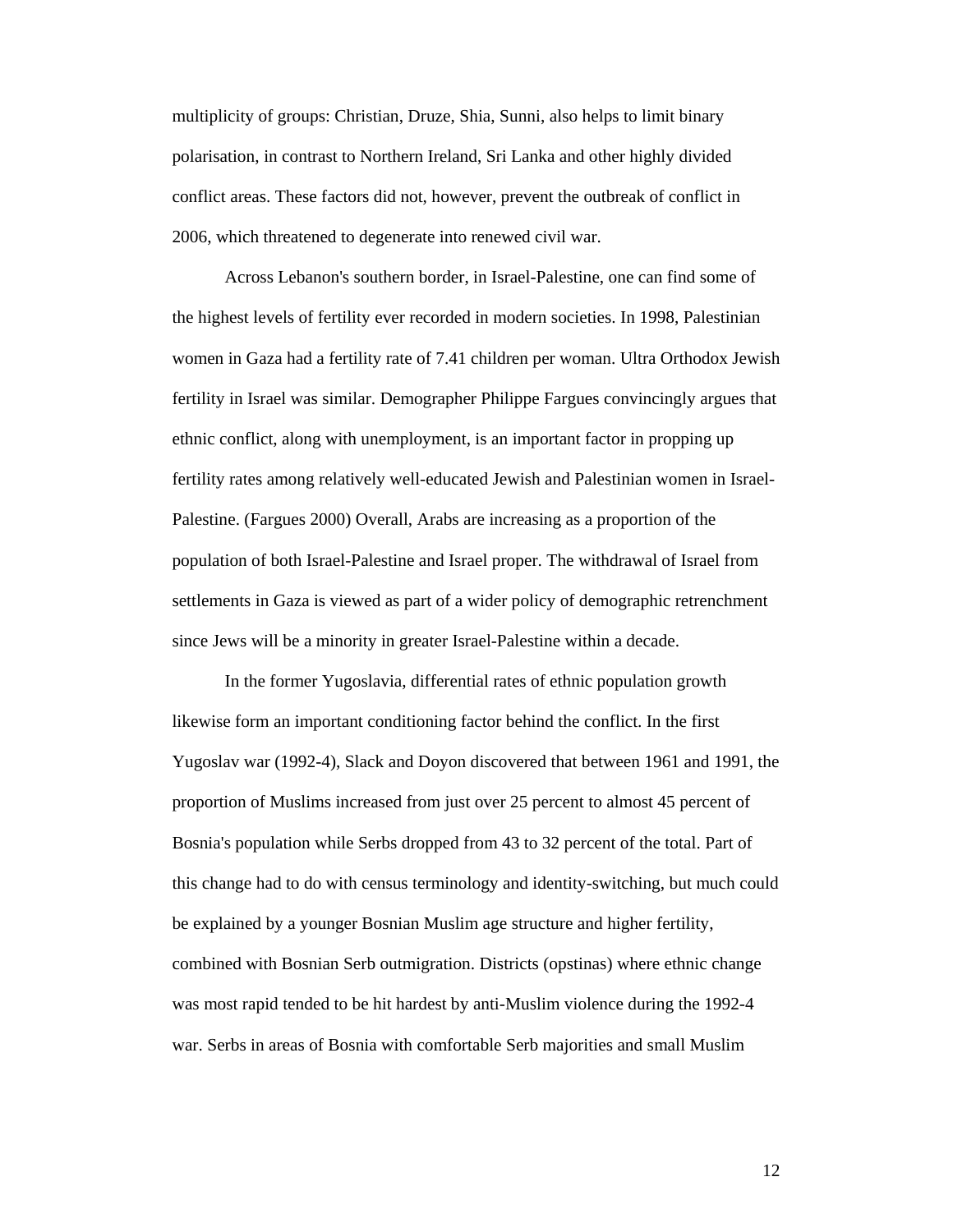minorities were much less active in aiding the ethnic cleansing campaign. (Slack and Doyon 2001)

 Similar dynamics were at play in Kosovo several years later. Between 1945 and 1961, Serbs and Albanians in Kosovo had roughly similar rates of population growth. However, between 1961 and 1991 the proportion of Serbs dropped from 23.6 percent to just 9.9 percent due to higher Albanian fertility and further Serb outmigration. Milosevic's campaign of anti-Albanian ethnic cleansing in 1999 must be traced to his expansionist 'Greater Serbia' nationalist ideology. Even so, the decline of the Serb population had given rise to an alarmist discourse among local Serbs in Kosovo which fed into the conflict. (Toft 2002: 81)

In Asia, a prominent example of immigration-driven ethnic change is taking place in the northeastern Indian state of Assam. A Hindu-majority tongue of Indian territory which extends into 99 percent Muslim Bangladesh, Assam has long been host to large-scale illegal (but peaceful) Bengali immigration. Muslims grew at a rate of between 30 and 50 percent in the period 1971 to 1991. They now comprise over 30 percent of Assam's population and are 'believed to control the electoral verdict in 60 of Assam's 126 Assembly constituencies'. Numerous battles have taken place over whether large numbers of Muslims have the legal status necessary to add their name to the electoral rolls. (Hussain 2005) The growth of the Muslim population has been the catalyst for violent Assamese attacks against unarmed Bengali workers since the 1980s and an Assamese political movement has long demanded the deportation of illegal Bengali immigrants. (Wiener 1983) This conflict is regional, but on the wider Indian level, the growth of the Muslim population in India through higher fertility and an (often exaggerated) degree of illegal immigration has been a foil for the Hindu nationalism of the BJP party and its quasi-paramilitary sister association, the RSS.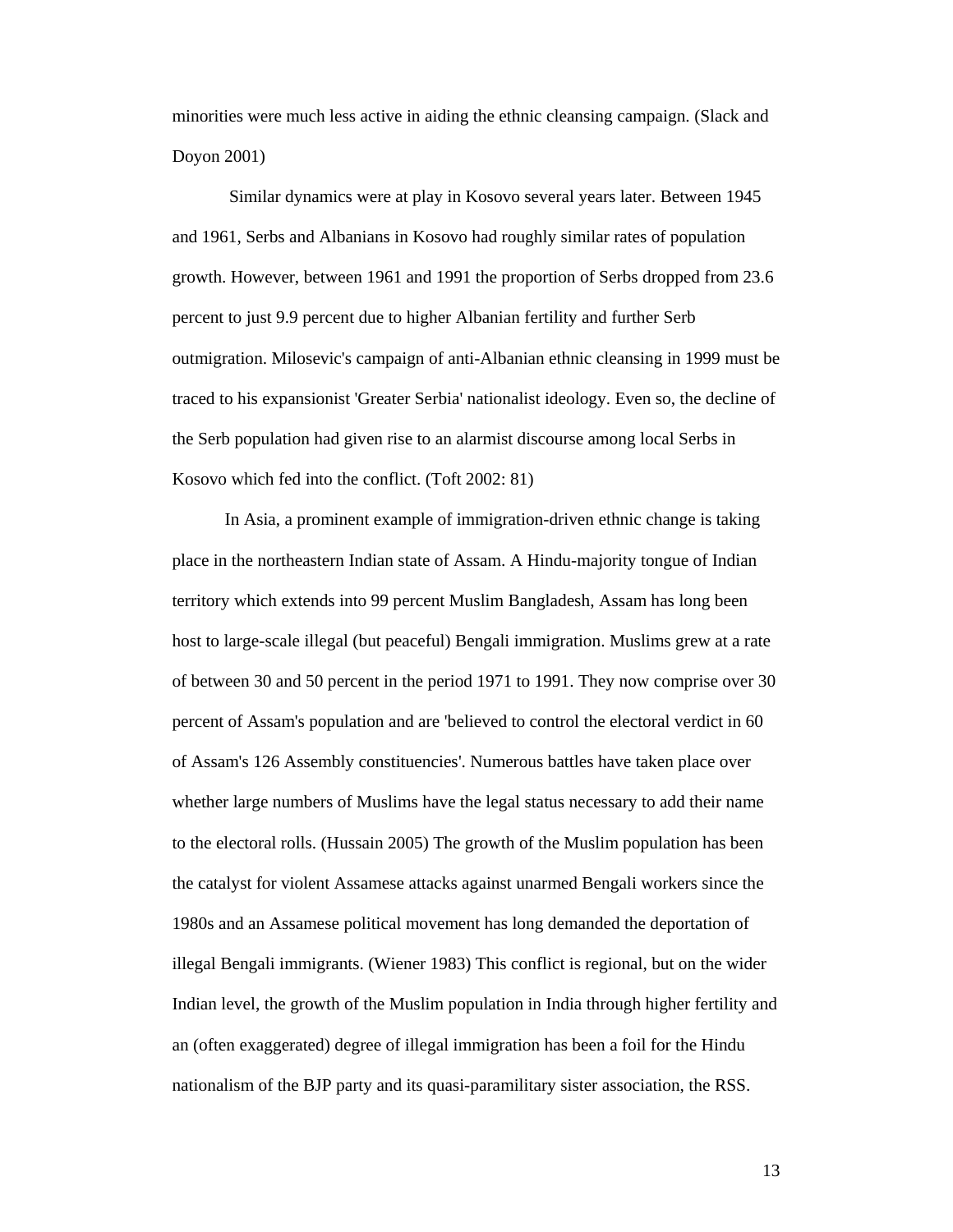The Muslim population's fertility advantage over Hindus in India as a whole was 10 percent at partition in 1947, but now stands at 25-35 percent. Only a fraction of this gap can be explained by relative Muslim poverty. Muslims grew from roughly 8 percent of the Indian total in 1947 to 14 percent today, and are projected to rise to 17 percent by 2050 and 19 percent by 2100. These are not staggering numbers, yet have proven useful tinder for Hindu nationalists and sparked sporadic violent reprisals against Indian Muslims. (Bhat and Xavier 2005: 399)

We see similar constellations at work in sub-Saharan Africa, despite the greater fluidity of ethnic boundaries as compared to the European, Middle Eastern and Asian cases reviewed thus far. A more fierce competition for resources, as well as weaker states and national identities may account for higher levels of ethnic violence in this region. (Fearon and Laitin 2003) Violence is often sparked by intra-national migration between regions (coupled with international flows) which was often first encouraged by colonial rulers seeking labour to open up new agricultural lands in sparsely settled areas. Yet these lands lay in other tribes' 'traditional' territory - here we bracket the question of ethnic memory and invention of tradition - and hence carried the seeds for conflict. Migrations often continued or intensified after independence. In Côte D'Ivoire, northern ethnic settlers (Diuola, Senoufo, Malinké) who initially were encouraged by the French to move South in the colonial period, continued to migrate after independence. The tribal-territorial nature of many African states meant that such migrations crossed ethnic boundaries, and could form the basis for populist anti-migrant campaigns of 'autochthonous' rights. In Côte D'Ivoire, many northern migrants originate from areas in neighbouring countries, to the point where some 26 percent of Côte D'Ivoire's population is comprised of non-nationals. 'Northern populations, such as the Malinké, Senoufo, and Dioula,' writes Marshall-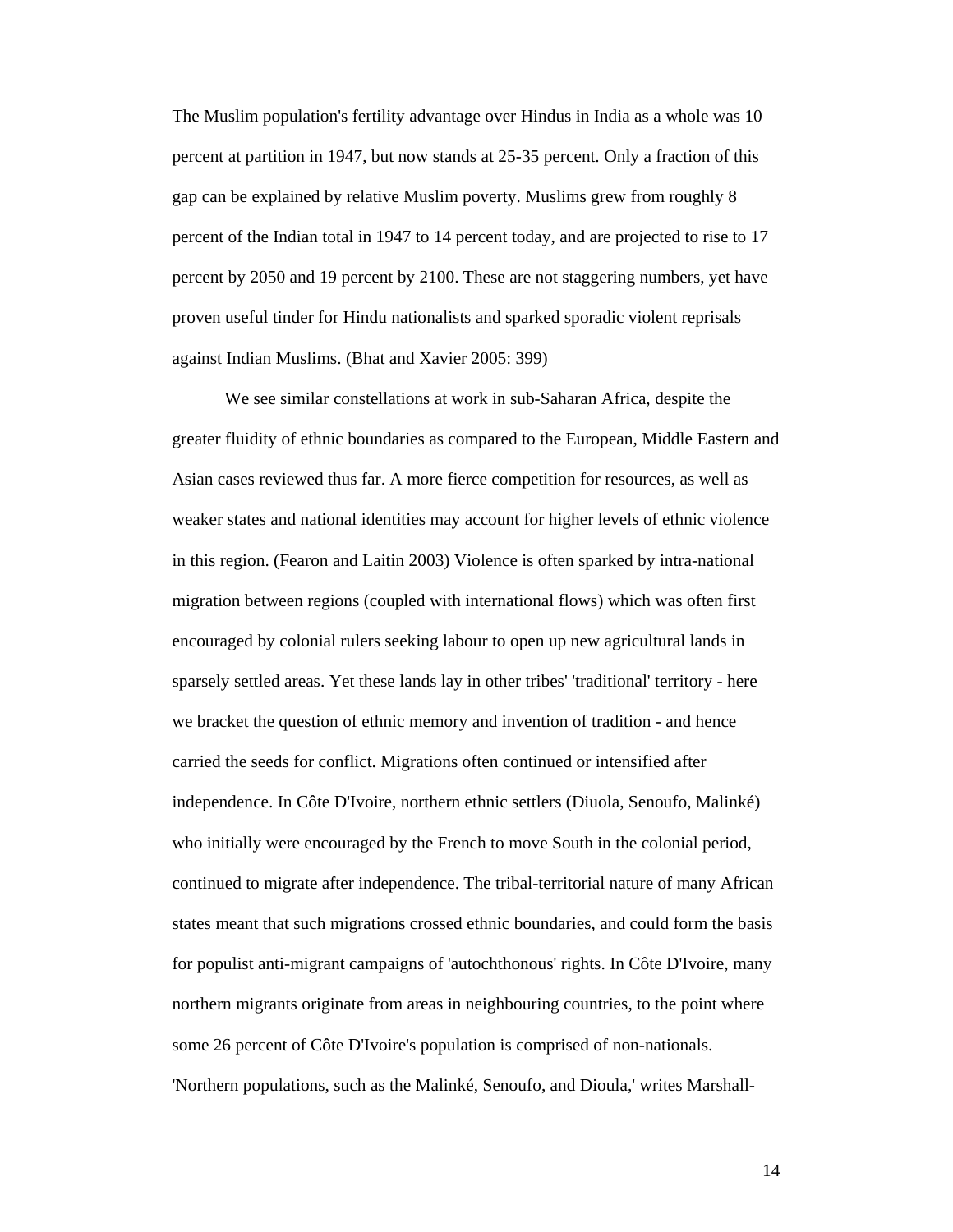Fratani, 'have migrated massively south, becoming in some cases the dominant population in southern towns'. In 1998-99, Laurent Ggabo, a southern political entrepreneur, mobilised his FPI party on a violently anti-immigrant, pro-'autochthon' ticket, and his election in 2000 was marked by outbreaks of anti-northerner paramilitary violence which became a marked feature of the electoral landscape in this once-peaceful society. (Marshall-Fratani 2006) In Uganda, migration-linked violence is localised in the southwestern Kibaale district, where the considerable movement of ethnic Bakiga into Bunyoro ethnic territory lies behind violent 'autochthonous' politics there. (Green 2008) The Kenyan electoral violence of January 2008 fed on anti-Kikuyu nativist feeling whose roots reach back to postcolonial Kikuyu settlement of the traditionally Maasai/Kalenjin Rift Valley province. More recently, anti-immigrant violence in South Africa has been linked to large scale international migration from neighbouring Zimbabwe and Mozambique. Though African ethnic identities like Kikuyu, Wolof or southern Ivoirian are known to have relatively fluid boundaries and to grow through assimilation, there is a limit to their short-run fluidity and they function within a tense, resource-constrained, weak-state environment.<sup>2</sup> All told, ethnic demographic change can set the stage for ethnic conflict if ethnic boundaries are rigid or the politico-economic environment is unstable.

Immigration-Driven Ethnic change within Europe and its Settler Societies

The co-existence of different locations on the curve of demographic transition between the West (including Japan and Russia), Asia and the developing world is set

 $\overline{a}$ 

 $2^2$  For more on the fluidity of African ethnic boundaries, see (Posner 2005).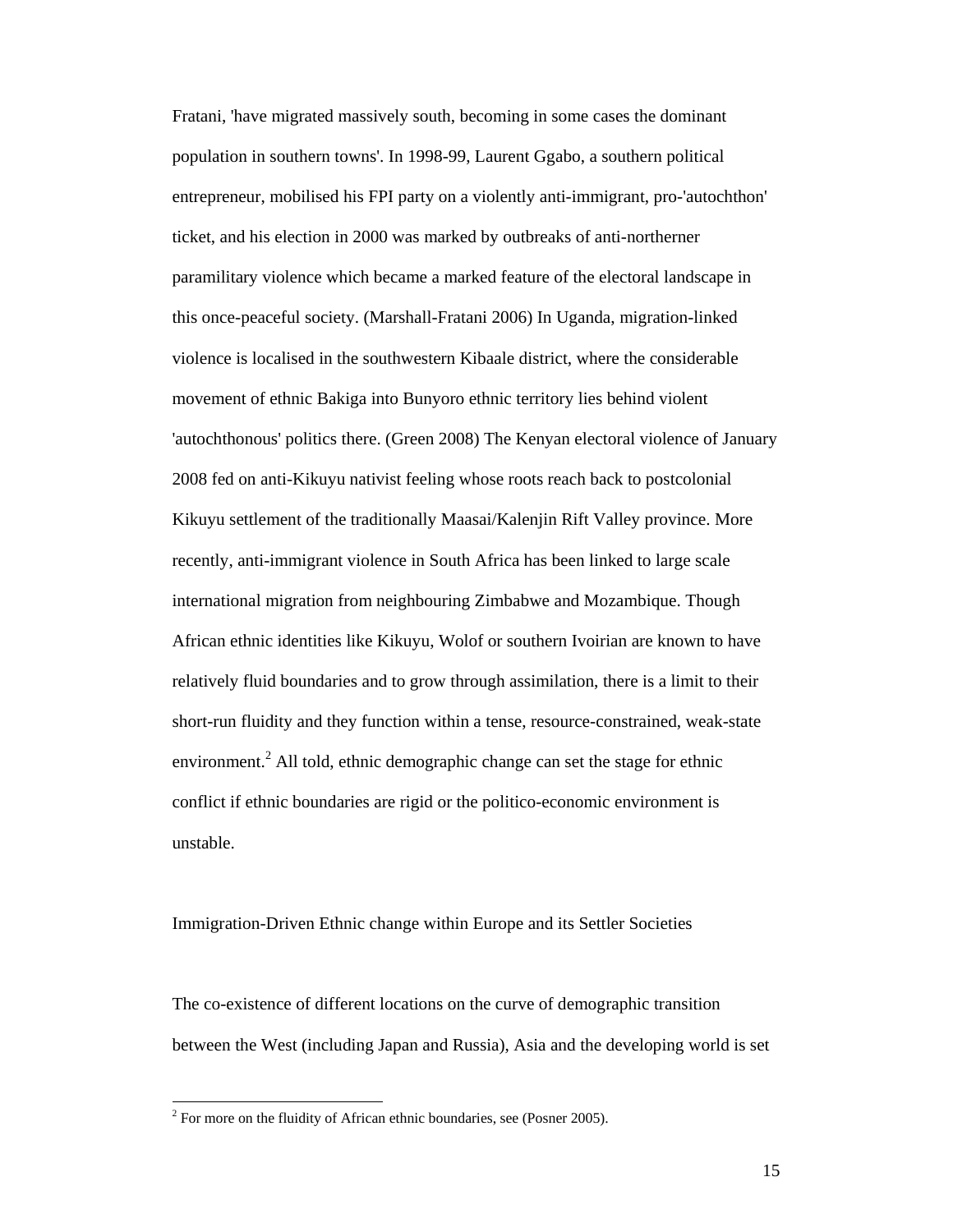to realign the globe's geopolitical axis. Yet inter-national and inter-civilisational differences are a manifestation of a deeper process which can also be observed *within* nations. In demography, mathematical formulas automatically connect indicators like fertility, mortality, sex ratio and migration with age structure. If you know a population's demographic indicators, you can deduce how the age structure (or population pyramid) will shift over time. We know that fertility differences between developing and developed nations are leading to growth in the share of the world's population that is of non-western origin. From this, we can deduce that the growing non-European population will be younger, gradually displacing a European-origin population that is shrinking and aging.

Just as certain nations and regions' share of the world's population will change radically by 2050, so too will the ethnic composition of the nations of the world. The growing proportion of native-stock elderly people will be accompanied by a rise in ethnic minority younger people. In the United States, for instance, the population in 1960 essentially consisted of a traditional African-American minority of 12 percent and a white majority of almost 90 percent. Today, those of non-Hispanic white origin comprise just two-thirds of the total while Hispanics, at 14 percent of the population, have overtaken African-Americans as the largest minority. In 2050, the US Census Bureau projects that nonwhites (including Hispanics) will comprise half the population, hence the well-accepted view that the 'browning of America' is an unalterable reality. These changes are especially pronounced in gateway immigration states like California, Florida, Illinois and New York. Consider the state of California: in 1960 it was about 85-90 percent white, roughly the same percentage as in the 1880s when ugly race riots put a stop to Chinese immigration. In 2006, less than fifty years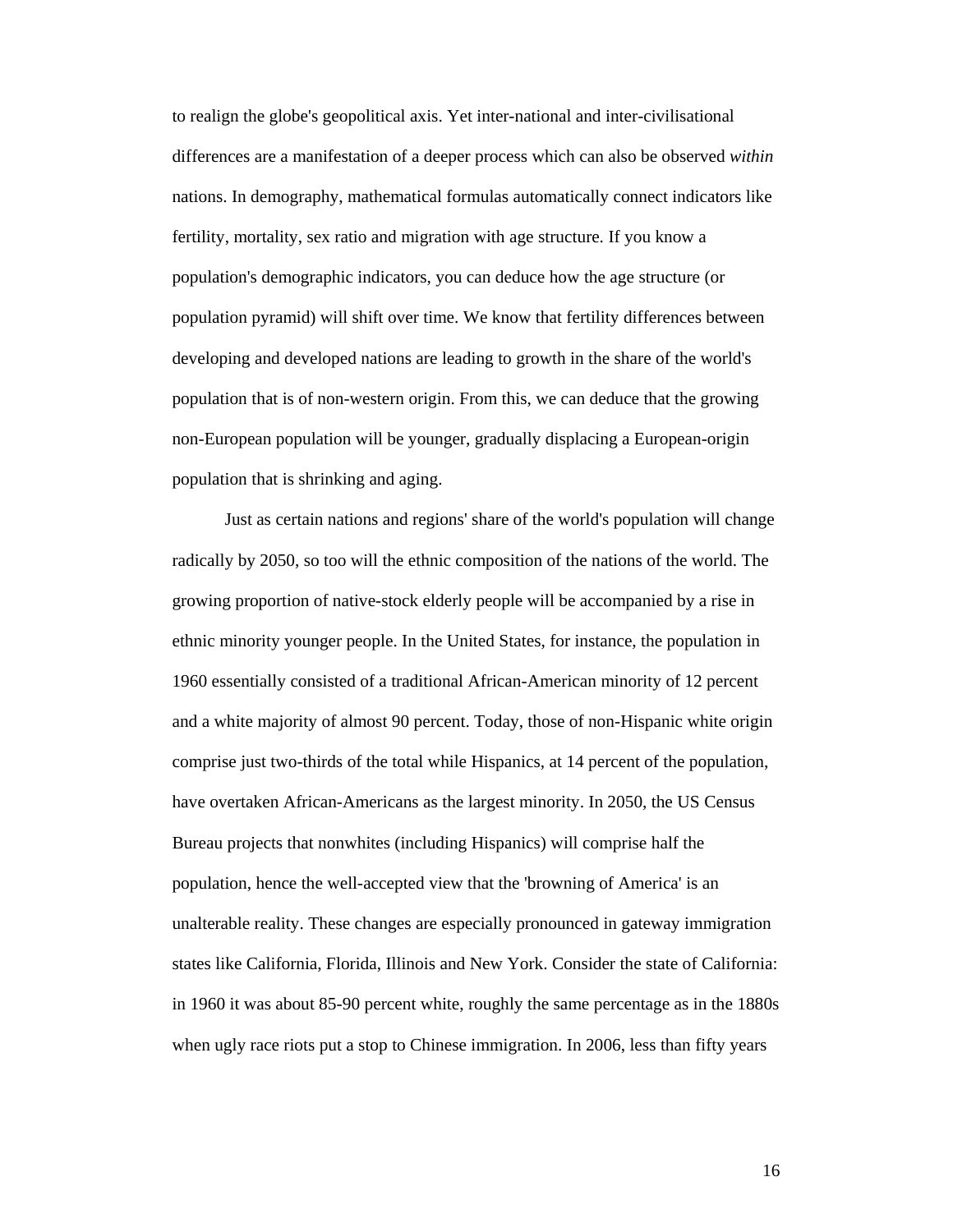later, the state's population was just 44 percent white. (United States Census Bureau 2006)

The American example illustrates how the sharp end of demographicallydriven social change is first experienced in the public schools and the maternity wards of hospitals because new populations are often younger and more fertile than the aging native population. Already, the national population aged 5 and under is about ten percentage points less white (57 percent) than the total, and is projected to fall below 50 percent by 2025. These – less future immigrants – are the Americans of tomorrow. (United States Census Bureau 2007)

Likewise, in Britain in the 2001 census, 96 percent of those over fifty are white, but this proportion falls to 85 percent for those aged under 5. (Office of National Statistics 2001) In Austria in the same year, Muslims comprised over 8 percent of those under 10 years of age but barely 1 percent of the 50+ population. This multiplier of approximately 8:1 in Islamic strength between younger and older age brackets has held roughly constant across the 1981, 1991 and 2001 censuses. (Goujon et al. 2006) A combination of immigration and fertility is responsible for this pattern.

What of the wider European ethnic panorama? British demographer David Coleman has attempted to summarise projections from national statistics agencies which examine the size of the population of 'foreign' ethnic origin (whether European or non-European) for seven major countries in northwestern Europe.<sup>3</sup> This is an exceptionally tricky task since most European countries do not collect data on ethnicity and religion, only place of birth and parents' place of birth. In addition, Coleman has taken care to provide cautious estimates due to the contentiousness of

 $\overline{a}$ 

<sup>&</sup>lt;sup>3</sup> Cases analysed are Austria, England and Wales, Denmark, Germany, Netherlands, Norway and Sweden.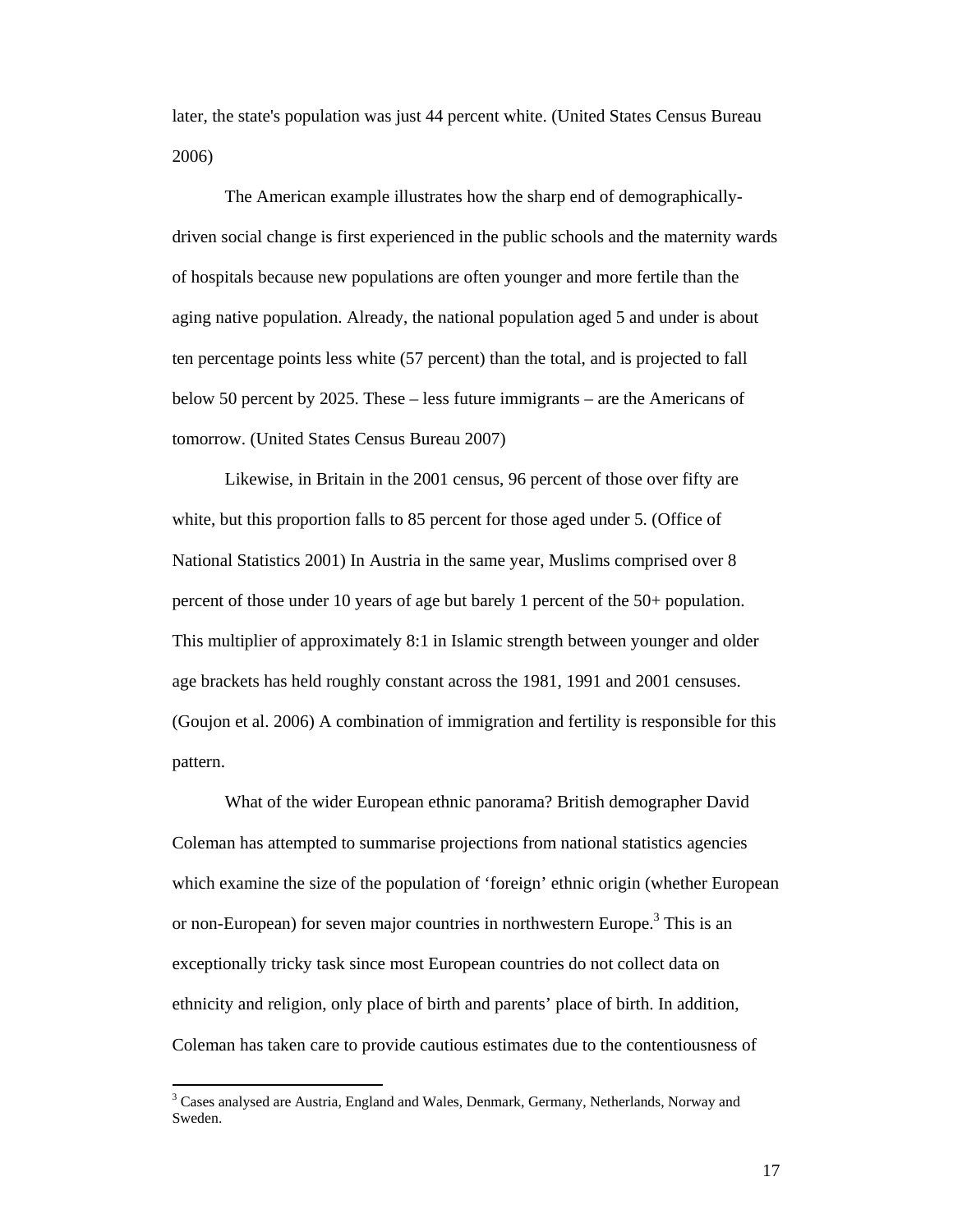the subject matter. (Interview with David Coleman, September 2007) With these caveats in mind, Coleman finds that the proportion of foreign origin in the period 2000-2004 ranges from a low of 7.5 percent in Norway to a high of 17.5 percent in the Netherlands. Roughly half of those of foreign origin are from another European country. Again, there is a good deal of variation, with the non-European population largest in Britain and Holland (between 8 and 9 percent) and lowest in Norway (3.4 percent) and Austria (4 percent). In France, the proportion of non-European descent is arguably the highest in Europe, at around 10 percent. (Coleman 2006)

On the one hand, virtually all those of foreign origin, regardless of race, are not members of the dominant ethnic group, and hence would increase the degree of dissonance between ethnic and political boundaries. European foreign populations, for instance, have been the bugbear of xenophobic movements in the early twentieth century in Austria and Germany (East Europeans and Jews), the United States (Southern and Eastern Europeans), Switzerland (Italians) and Britain (Irish and Jews). The premise of nationalism – especially in its Herderian, 'ethnic nationalist' mode – is to align ethnic and political boundaries, hence all foreigners, regardless of appearance or religion, would present a problem. (Kohn 1994; Smith 1991) On the other hand, European immigrants often share the appearance and religion of the dominant ethnic group, so would be expected to collide less with the wider racial or civilisational identity of members of the ethnic majority. They may also be viewed as potentially assimilable in a way that non-Europeans are not, though it must be stressed that there are strong local exceptions to this rule, as with Albanian immigrants to Italy or Spanish migrants to Catalonia, who are often resented more than North African Muslim immigrants for historical reasons.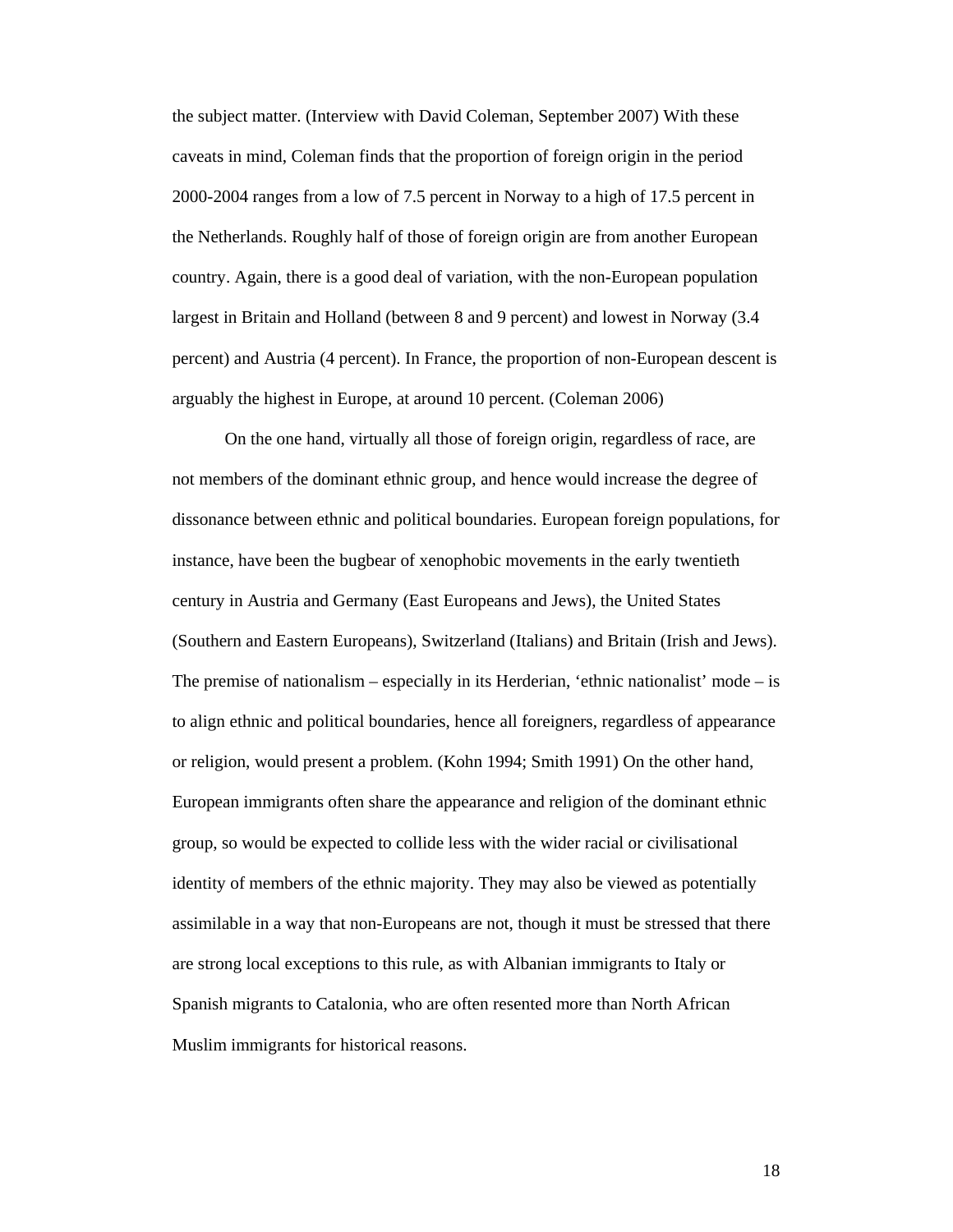Coleman usefully divides his projections into 'western' and 'non-western' totals, largely coterminous with 'white' and 'nonwhite'. Based on this categorisation, he finds that the proportion of non-European origin in 2050 will range from a low of 5.1 percent in Austria to a high of 24.5 percent in Britain, with many countries in the 10-15 percent range. (Coleman 2006: 414) There are several reasons to treat the non-UK projections as highly conservative. Many of the projections cited by Coleman outside the UK assume that the third generation is no longer of foreign origin and has been absorbed by the ethnic majority, which greatly skews subsequent projections. These projections also assume no increase in immigration as a result of an aging population.

What cannot be doubted is that national trends are magnified for urban areas in immigrant-receiving regions. In Amsterdam in 2004, for instance, 49 percent of the city's 739,000 people were of non-Dutch ethnic origin (mainly of Antillean, Turkish and Moroccan descent), a majority among the under-25 population. This in a country with less than 9 percent of non-European origin. (Alexander 2007: 166) In England in 2001, 35 of 239 census districts had at least one minority white ward in the 2001 census. At the city level, Leicester is expected to become the first minority white city in Britain by 2010, with the much larger Birmingham following suit by 2027. (Simpson 2007; *Guardian*, 'Side by Side', 1 January 2001) Often the urban effect is multiplied by the younger age structure of minority populations. For instance, 1 in 5 UK births is to a foreign-born mother (itself more than twice the 8 percent of foreign birth in the total UK population), but in Greater London, the proportion is 1 in 2. (Office of National Statistics 2006) Italy's foreign-born population stood at little over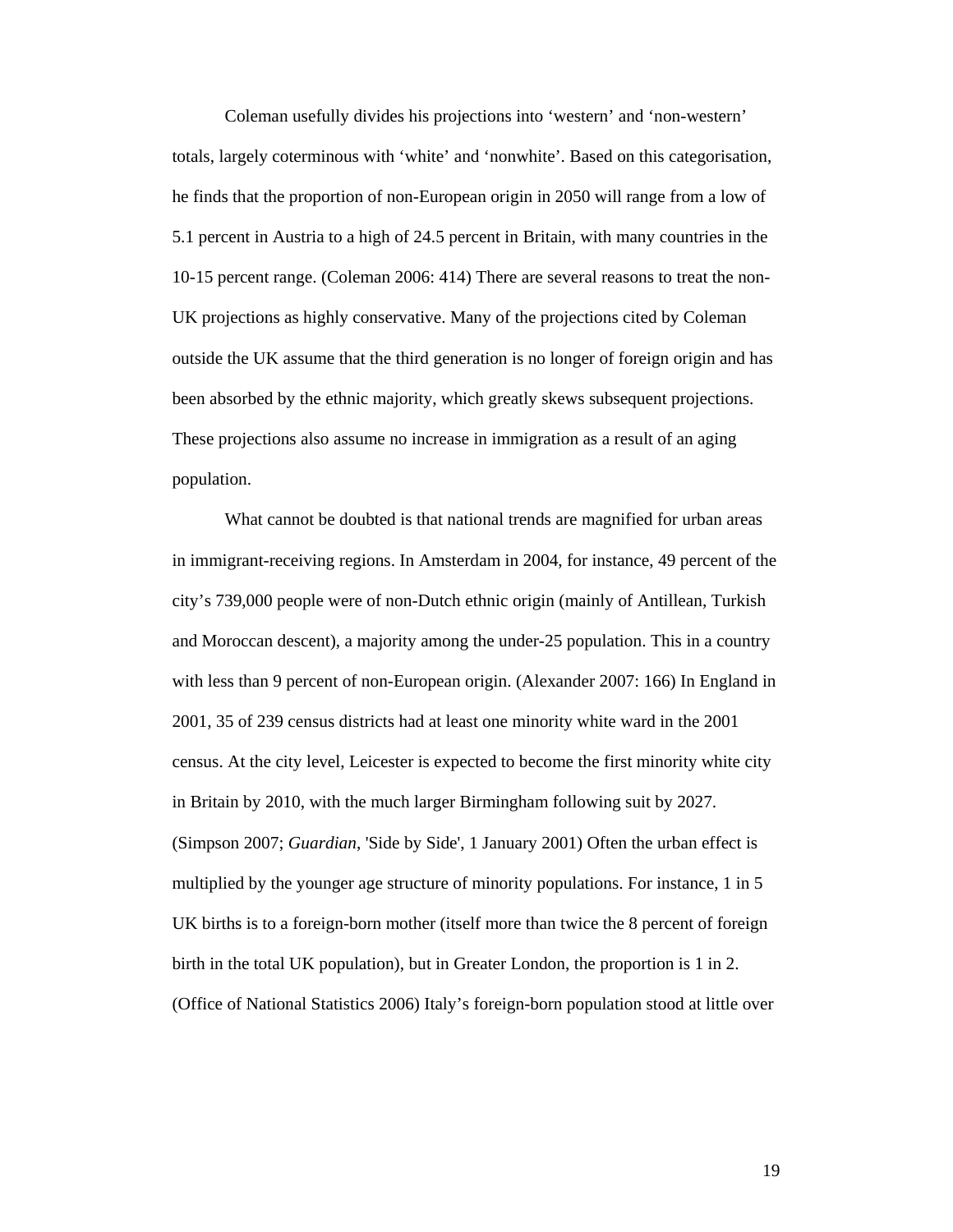5 percent in 2004, yet in Rome, a study by La Sapienza University in that year found that 15 percent of mothers giving birth were of wholly or partly foreign origin.<sup>4</sup>

The ethnic population wave takes much longer to reach political institutions since voters and those who run for office tend to be older and require the sense of familiarity with the new society that often only comes from native birth or several generations' residence. On the other hand, if immigrant groups concentrate locally, as with Cubans in Miami or the Irish in Boston, they can rapidly come to dominate municipal or even state offices. Sometimes electoral dynamics favour immigrant voters. Hispanics, for instance, are viewed as a potential swing vote in the United States, since 40 percent voted Republican in 2004. (Guth et al. 2005) They are a strong presence in several large, hotly-contested states like California, so can deliver a significant number of electoral college votes in the state by state, 'winner-take-all' system. This means that the elites of both parties make great efforts to win Hispanic support and back Hispanic policy concerns (such as an amnesty for illegal immigrants) even when this is opposed by the native-born black and white grassroots of both parties. In countries with an electoral system based on proportional representation (the majority of European democracies), numbers translate directly into political influence, and a minority can jockey for position in coalition politics.

With regard to the demographic processes which are changing Europe, David Coleman recently remarked:

'The processes described and projected here resulting from low fertility combined with high immigration, are significant because they are changing the composition of national populations and thereby the culture, physical

 $\overline{a}$ 

<sup>4</sup> See http://www.wantedinrome.com/news/news.php?id\_n=2396.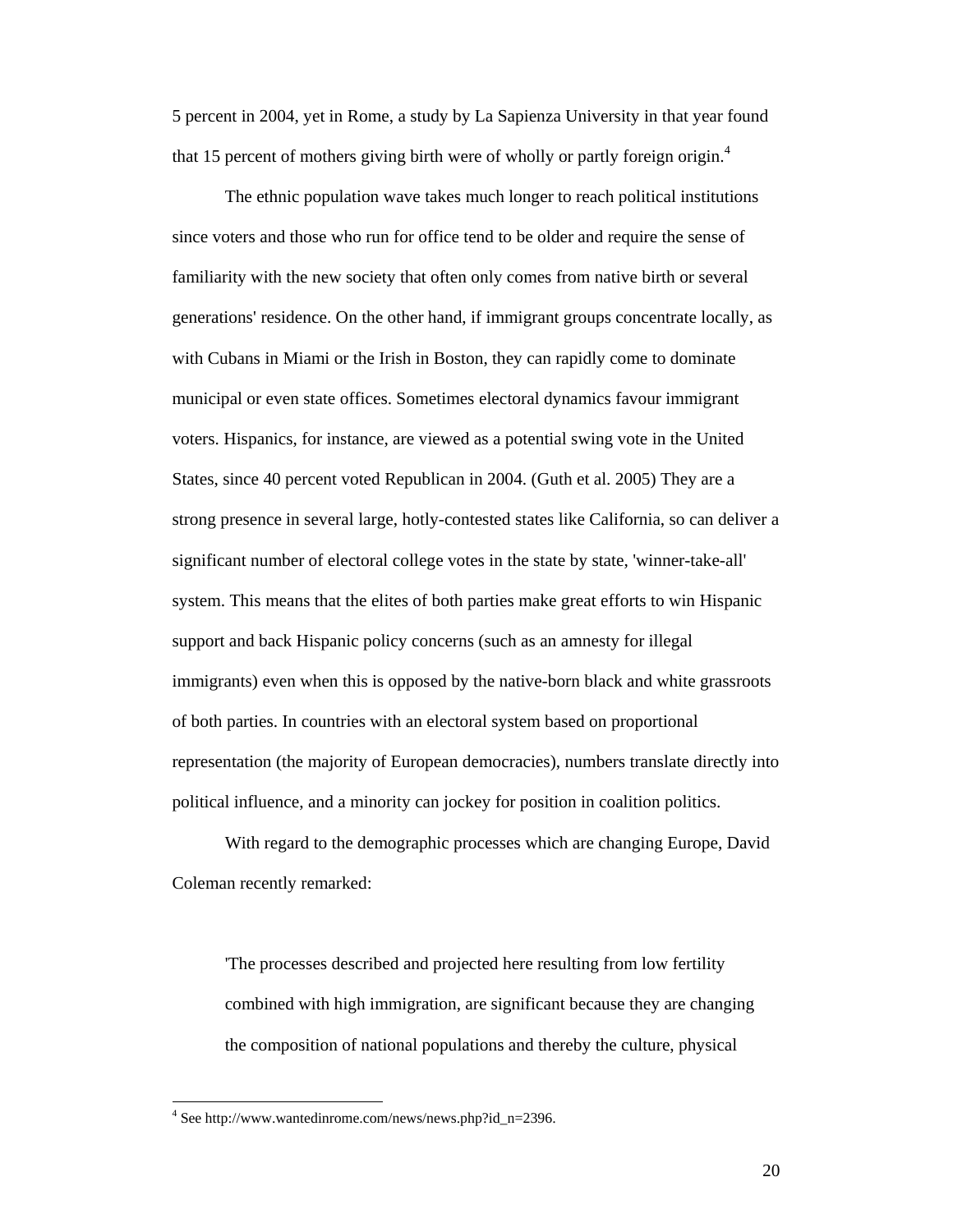appearance, social experiences, and self-perceived identity of the inhabitants of European nations.' (Coleman 2006: 402-3)

Will these changes lead to ethnic violence in western Europe and North America along the lines of what has taken place in the former Yugoslavia, Ivory Coast, Assam or Lebanon? Political and economic environments, unlike sub-Saharan Africa, are stable. Therefore, much depends on the relative fluidity of ethnic boundaries.

 It is noteworthy that the immigration of non-Europeans has not resulted in the nations of the West bathing in British anti-immigration MP Enoch Powell's dystopic 'Rivers of Blood', largely avoiding serious ethnic conflict between natives and immigrants. This could not always have been predicted. In California in the 1880s, a Chinese population of less than ten percent was enough to serve as the foil for anti-Chinese pogroms and rioting. (Sandmeyer 1939) In the northeastern US, anti-Catholic violence was common until the early twentieth century. (Horowitz 2001) The arrival of non-Europeans to Europe after 1950 sparked native responses early on, as with the 1958 Notting Hill riots, directed against West Indians in London. However, mi1a( o)5.st.3(9sequ-0.0007)5.1()-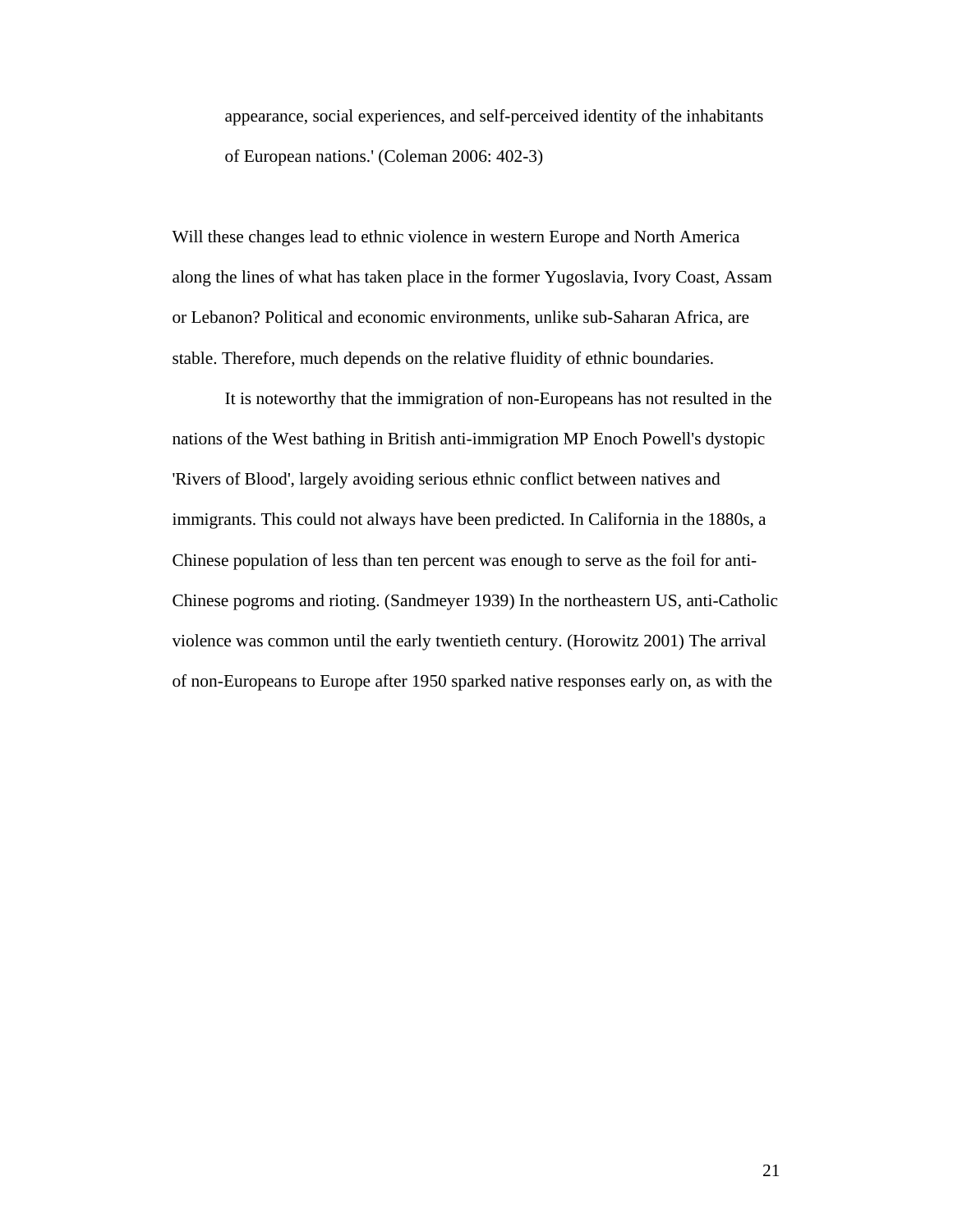western Europe today, whose post-1985 rise followed an impressive rise in the non-European foreign-born population since the 1950s. That said, the precise timing of anti-immigration politics cannot merely be read off the quantitative trend in immigration. There is frequently a lag period or tipping point before a response emerges, and the far right can perform well even in the absence of demographic change, as in Eastern Europe after 1989. (Norris 2005)

 The waning of systematic anti-immigrant violence in the West is connected to the more robust egalitarian individualism which spread widely in the 1960s as part of a wave of liberal attitude change. Overtly racist attitudes became less prevalent and the acceptance of inter-racial marriage increased. Identities among members of dominant majorities shifted somewhat, from national identity to lifestyle subcultures. The increasingly fragmented, 'loose-bounded' nature of society helped to soften or even dissolve many ethnic boundaries. (Kaufmann 2004b: 232-43) Liberalism and equality therefore exert double-edged effects. On the one hand, they open states to demographic change and empower demographic forces, but on the other hand, they promote an individualism and cultural toleration which erodes the rigidity of ethnic boundaries. The ultimate question therefore is whether the ethnic change introduced by immigration and fertility differences can be dissipated rapidly enough by assimilation and the blurring of ethnic boundaries.

 The quick jump in inter-racial marriage in the West is remarkable. There are now almost as many babies born in the UK to one black Caribbean and one white parent as there are to two black Caribbean parents. In the United States, a third of Hispanic Americans, half of Asians and even ten percent of African-Americans marry out. By contrast, in 1960, less than 0.2 percent of American marriages were interracial. (Kaufmann 2004b: 238) Barry Edmonston claims that mixed-race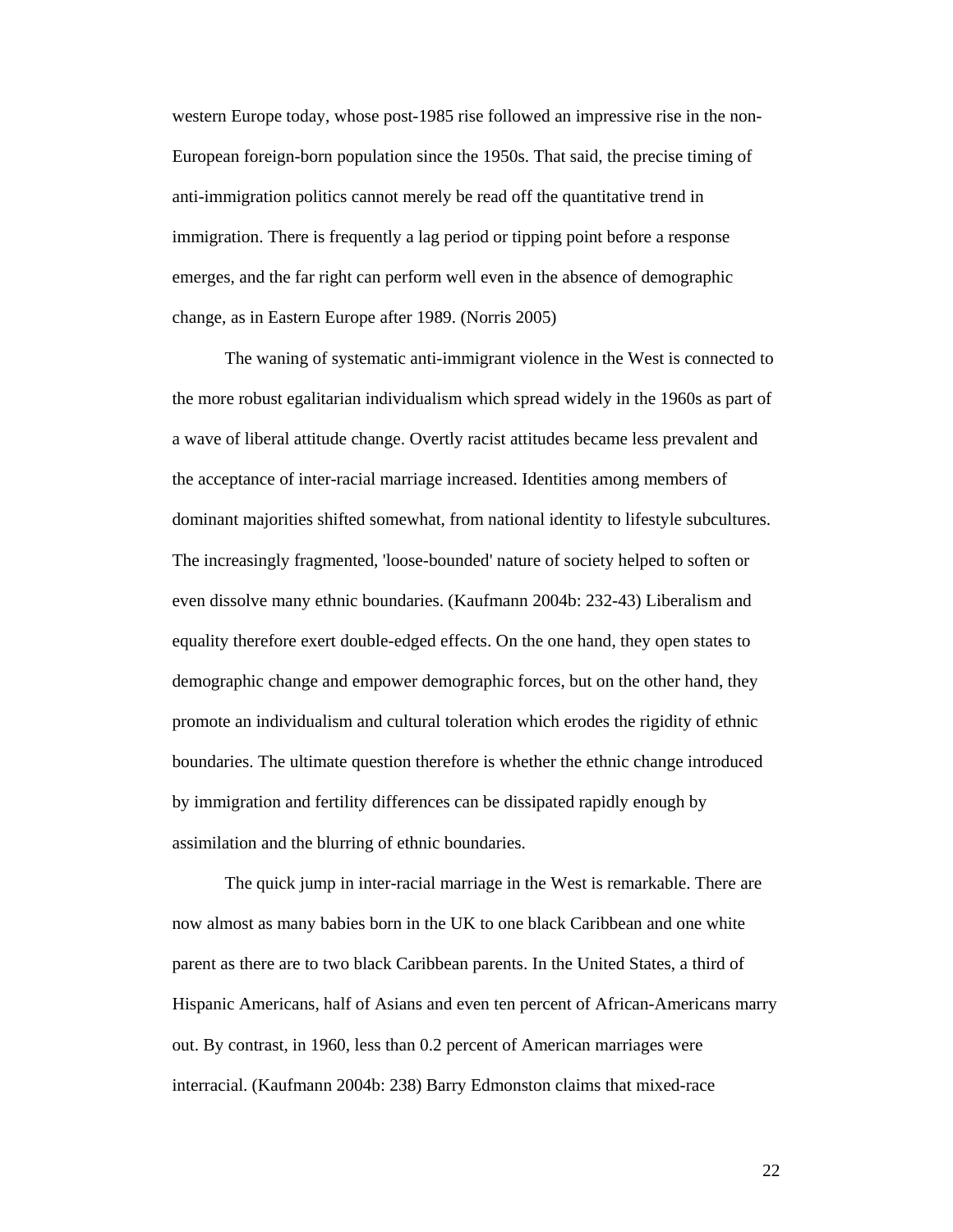Americans will make up 20 percent of the total in 2050, and David Coleman adds that the largest racial category in the UK in 2100 will be mixed race. (Edmonston and Smith 1997; Coleman 2005)

Minority Resistance to Assimilation

These statistics are encouraging, but fail to consider the possibility that certain groups may choose not to accept the offer of assimilation. The great British-Jewish emigré sociologist Ernest Gellner developed a theory of nationalism which foresaw the mass assimilation of diverse populations into the official culture of the new nations of post-1789 Europe. He did, however, note the possibility of some groups remaining unassimilated due to 'counter-entropic' traits. These are characteristics which allow ethnic groups to resist assimilation into a dominant culture. Gellner viewed religion as the counter-entropic trait *par excellence*. (Gellner 1983) In the absence of separate political structures or persecution, a group's best chance of survival comes from religion. The Jews of central Europe or the Armenian diaspora are two cases in point. A separate religion and set of religious institutions helped to maintain community distinctiveness. Today, Gellner's observations would apply to ultra Orthodox Jews, and also to a much larger population, that of European Muslims.

Muslims in Europe

 Data from both the European Values Survey (2000) and European Social Survey (2004) confirm that young Muslims across Europe are as religious as their parents and grandparents. (See figure 2) Figure 3, based on ethnic minority surveys,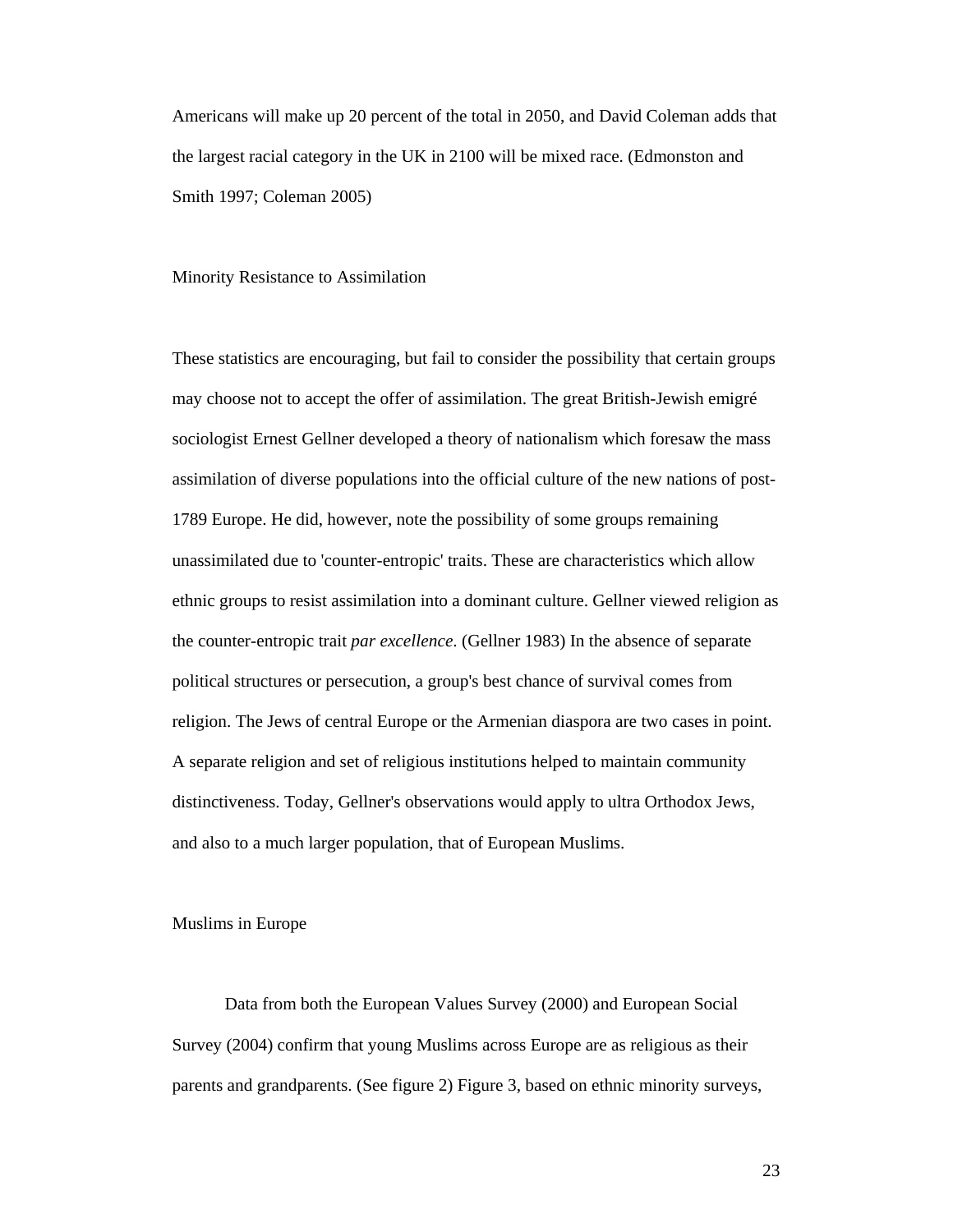shows that there is little or no decline in religious observance between immigrant (solid bar) and British-born (bricked bar) Muslims. The reverse seems true of East European and Afro-Caribbean Christians, who experience high secularisation between the first and second generation. Ethnic minority surveys from Holland show similar patterns, this time among largely North African and Turkish (rather then Indian subcontinental) Dutch Muslims. (Van Tubergen 2006)

# **Figure 2.**



Source: European Social Survey 2004. N.B. Muslims comprise just over 3 percent of the sample, in this instance drawn from ten countries: Holland, Britain, Ireland, France, Denmark, Sweden, Norway, Iceland, Belgium, Spain.

#### **Figure 3.**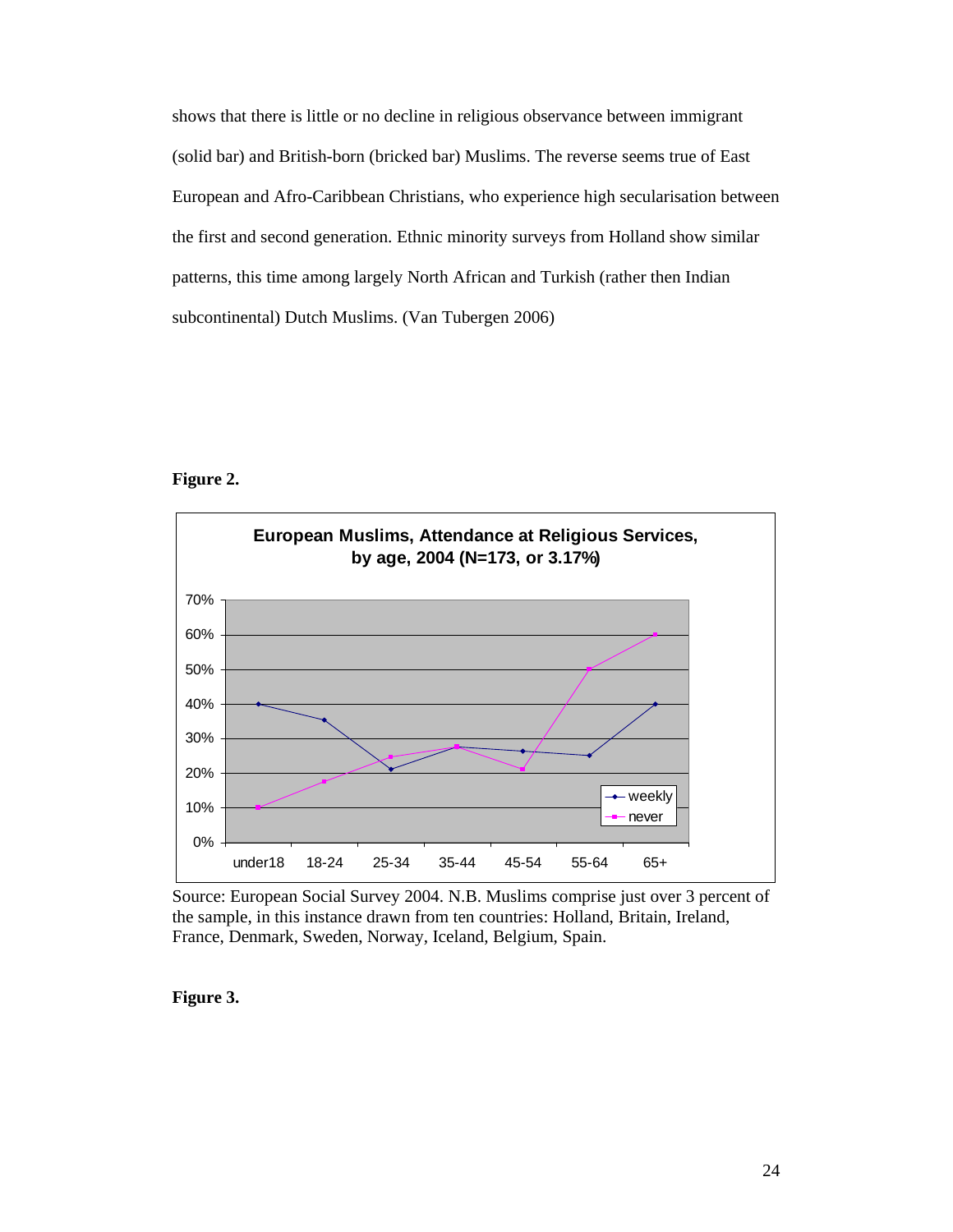

Sources: (Office for National Statistics and Home Office 2005; Home Office 2003) Note that 'BP' designates Bangladeshi and Pakistani, and 'Afro' refers to African and Caribbean.

The second generation appears to be holding the line against assimilation in other ways. Consider the high endogamy rates of Muslim ethnic groups (i.e. Bangladeshi, Pakistani) in the UK. (See figure 4) Inter-marriage between Muslims and non-Muslims in Britain remains rare - less than 10 percent of couples which include a Muslim are religiously mixed, though it should be noted that Sikhs and Hindus (both from the Indian subcontinent) have similar endogamy rates. (Office for National Statistics 2001) This is reinforced by the Islamic practice of returning to the home country (i.e. Pakistan, Bangladesh, Turkey, Morocco) to find a spouse. Often such marriages are arranged by the family. These statistics on intermarriage and secularisation contrast sharply with the far more assimilationist behaviour of blacks and East Asians in Holland and Britain. Black Africans, for instance, are a relatively recent, heavily foreign-born group, yet, already, 1 in 3 couples involving a Black African is a mixed marriage (largely with white British Christians). Thus we seem to have two paths emerging in Europe: an assimilationist path for blacks and East Asians, and an ethnic retention path for most Muslim ethnic groups (as well as Sikhs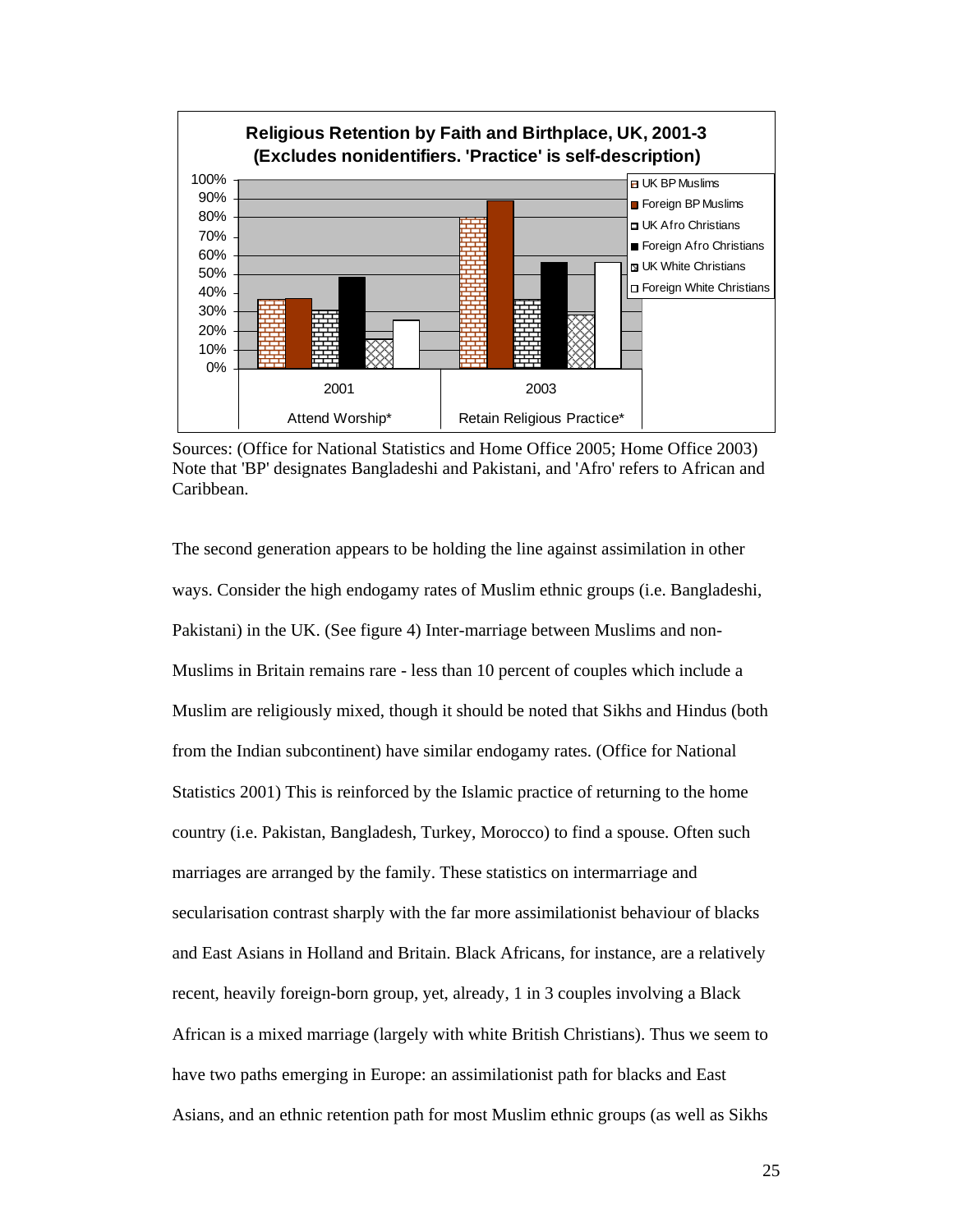and possibly Hindus), and one cannot simply assume that all groups will converge toward assimilation. Where reinforced by residential segregation and 'parallel communities', the lack of inter-group contact can lead to alienation and ethnic strife, as with the 2001 Mill Town Riots in northern England. (Cantle 2001): 9)

### **Figure 4.**



Source: ONS Longitudinal Survey (UK 2001 Census). N = 3558 B Caribbean, 2061 Chinese, 2710 B African, 8798 Pakistani, 3298 Bangladeshi.

## Conclusion

This paper argues that modernity tends to bring forth greater ethno-demographic conflict. This is so for two reasons. The first is socio-political: notably the growth of ethnic and national consciousness through reflexivity and the demographic majoritarianism flowing from ideas of popular sovereignty. The second source of change, which is accelerating and will crest during the twenty-first century, is demographic. It involves a major redistribution of population power to the Global South, and, within developed countries, increasingly rapid change in nations' ethnic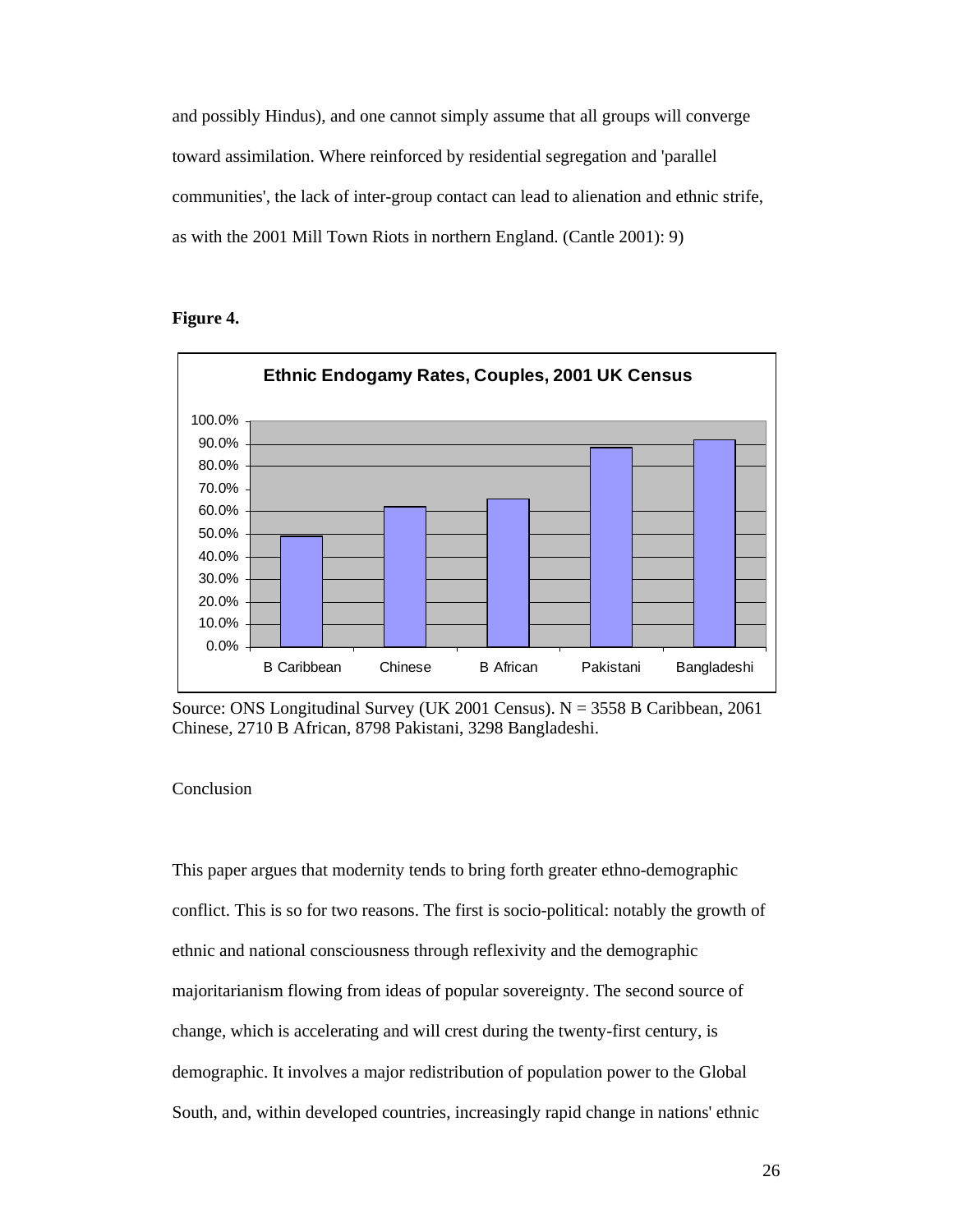composition, facilitated by demographic liberalism and improved global communications.

Will differential ethnic population growth in the West cause increasing ethnic conflict? In the past, differential ethnic population growth has been linked to conflict, but the effects have been particularly pronounced in situations where ethnic boundaries are tight and/or politico-economic environments unstable. In the West, modernity has unfolded in a culturally liberal manner since 1945, especially since the 1960s, thereby loosening ethnic boundaries among dominant and minority groups. Meanwhile, states are strong and economies robust. However, it takes two to tango, and while black, Latin American and East Asian ethnic minorities appear to be intermarrying and assimilating quite rapidly in the West, this does not appear to be true of Muslim ethnic groups and some South Asian non-Muslim groups. Muslim ethnic groups show strong religious retention, low rates of intermarriage and high population growth in Europe. Thus Muslim ethnies' distinct religious identity may serve as a Gellnerian 'counter-entropic' device which helps to safeguard the group from the pressures of assimilation.

Should this pattern continue, we may well see the emergence of more ethnic conflict in Europe between dominant ethnies and Muslim minorities, especially if low levels of intermarriage are accompanied by residential - and hence educational segregation. That said, some intermarriage is taking place and we have as yet no sense of how the Muslim third generation will self-identify. In the United States, inter-faith boundaries between Catholics, Protestants and Jews only began to seriously erode in the 1960s, some three to six generations after the first major non-Protestant migrations. All of which should serve to remind us that there is no predetermined rule governing the tightness of ethnic boundaries. Consequently, we cannot easily predict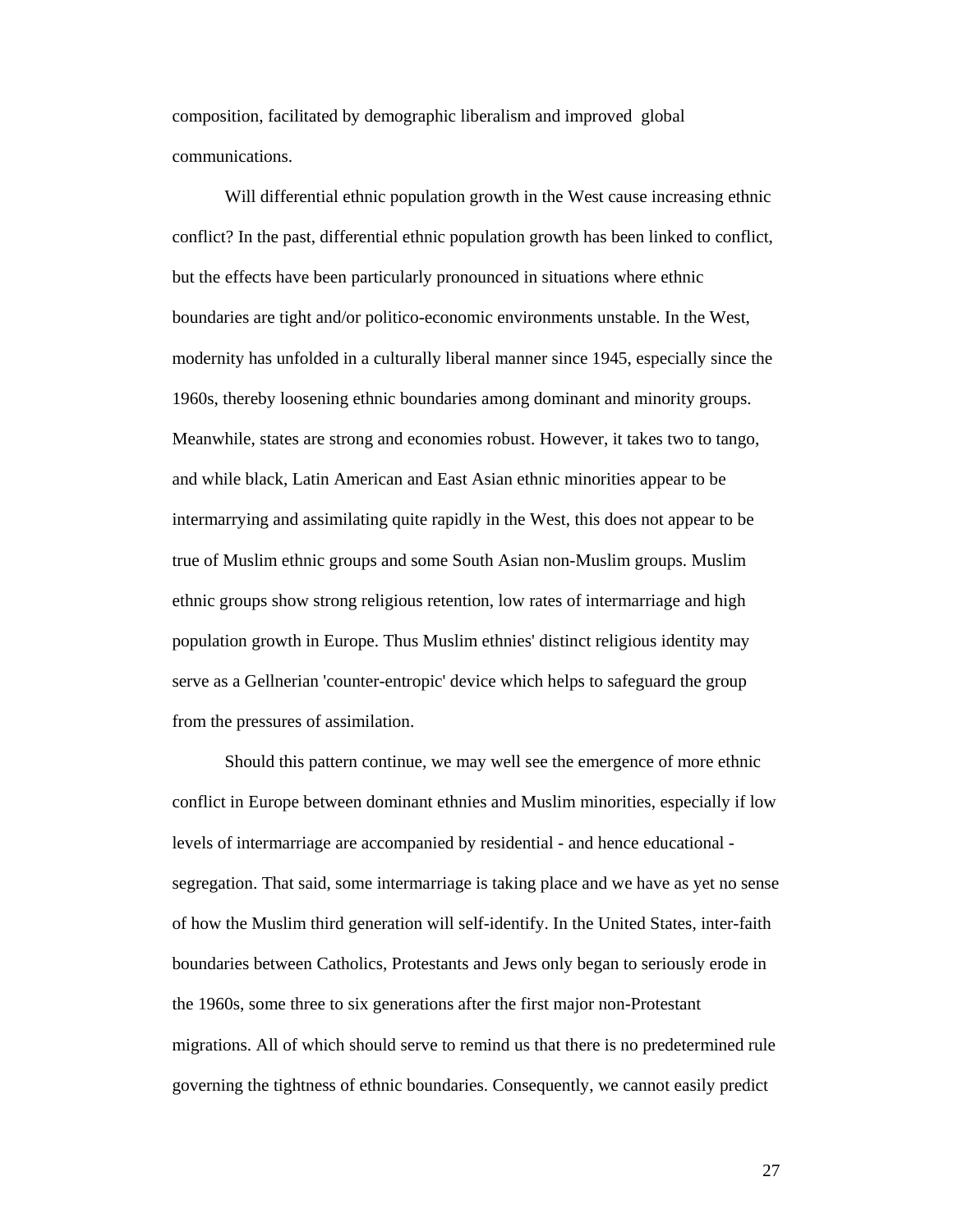whether the inevitable, accelerating ethno-demographic energies of the twenty-first century will fuel conflict or be successfully dissipated.

#### REFERENCES

- Alesina, Alberto, Reza Baqir, and William Easterly. 1999. "Public Goods and Ethnic Divisions." *Quarterly Journal of Economics* 114 (November:1243–84.
- Alexander, Michael. 2007. *Cities and labour immigration : comparing policy responses in Amsterdam, Paris, Rome and Tel Aviv*. Aldershot, England ; Burlington, VT: Ashgate.
- Barth, Fredrik. 1969. "Introduction." In *Ethnic Groups and Boundaries: The Social Organisation of Culture Difference*, ed. F. Barth. London: Allen & Unwin.
- Bhat, P.N. Mari, and A.J. Francis Xavier. 2005. "The Role of Religion in Fertility Decline: the Case of Indian Muslims." *Economic & Political Weekly* 40 (5:385-402.
- Cantle, Ted. 2001. "Community Cohesion: A Report of the Independent Review Team." London: Home Office.
- Chua, A. 2003. *World on Fire: How Exporting Free Market Democracy Breeds Ethnic Violence and Global Instability*. London: Heinemann.
- Coleman, D. and S. Scherbov. 2005. "Immigration and ethnic change in low-fertility countries – towards a new demographic transition?" In *paper presented to Population Association of America Annual meeting, Philadelphia, March 31 – April 2*.
- Coleman, David. 2006. "Immigration and Ethnic Change in Low-Fertility Countries: A Third Demographic Transition." *Population and Development Review, September* 32 (3:401-46.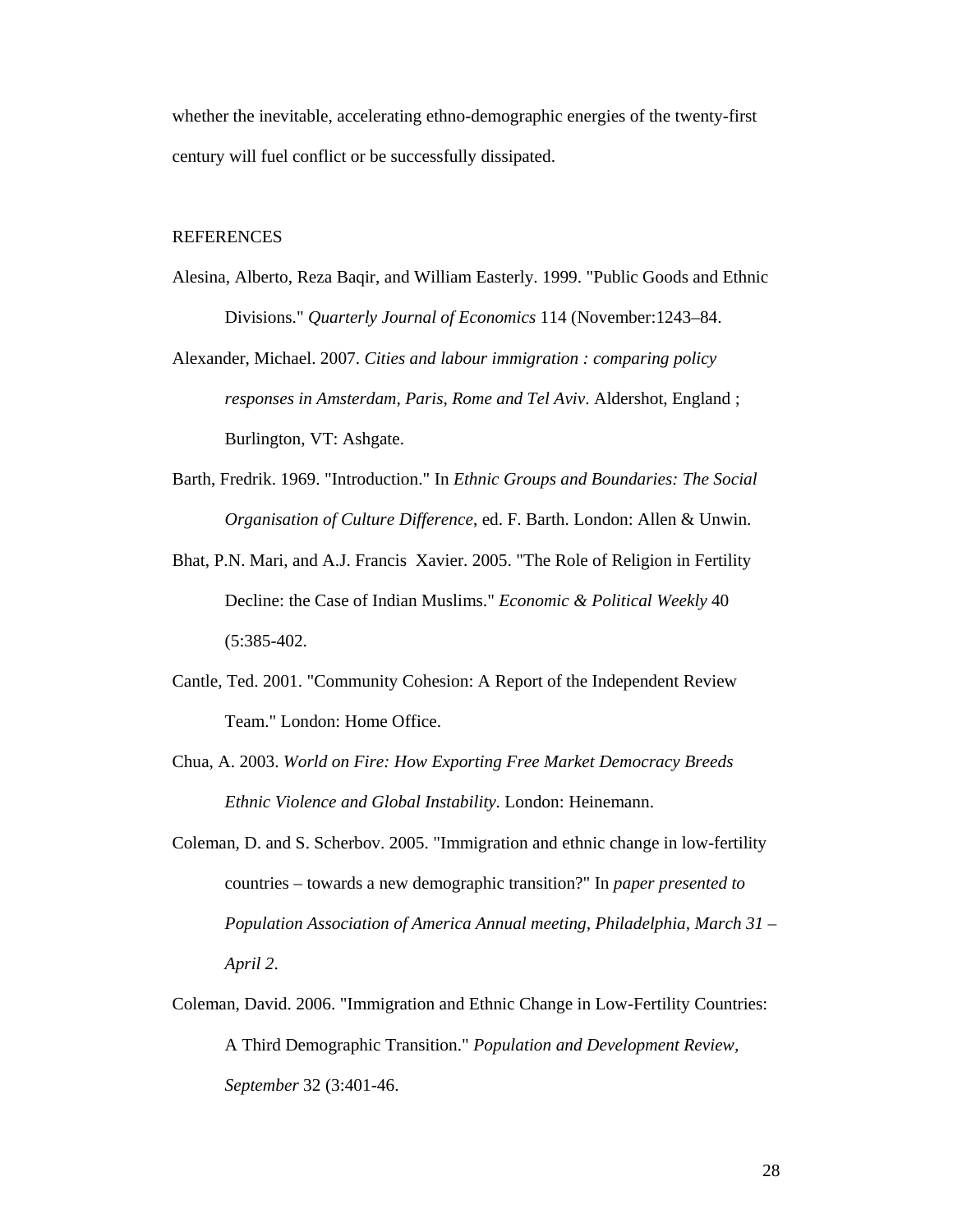Cornelius, Wayne A., Philip L. Martin, and James Hollifield (eds.). 1994. *Controlling Immigration: A Global Perspective*. Stanford: Stanford University Press.

- Dancygier, R., and E. Saunders. 2006. "A new electorate? Comparing preferences and partisanship between immigrants and natives." *American Journal of Political Science* (October:964-81.
- Demeny, P, and G. McNicoll, eds. 2006. *The Political Economy of Global Population Change, 1950-2050*. New York: Population Council.
- Durch, William J. 2001. "Keepers of the Gates: National Militaries in an Age of International Population Movement." In *Demography and National Security*, ed. M. Wiener and S. S. Russell. New York, NY & Oxford: Berghahn Books.

Economic and Social Research Council. 2007. *Global Migration Factsheet* 2007 [cited October 4 2007]. Available from http://www.esrc.ac.uk/ESRCInfoCentre/facts/international/migration.aspx?Co

mponentId=15051&SourcePageId=14912.

- Edmonston, Barry, and James P. Smith. 1997. *The New Americans: Economic, Demographic and Fiscal Effects of Immigration*. Washington, DC: National Research Council.
- Eriksen. 2007. "Nations in cyberspace: nationalism and social communication." *Nations & Nationalism* forthcoming.
- Fargues, P. 2000. "Protracted National Conflict and Fertility Change: Palestinians and Israelis in the twentieth century." *Population and Development Review* 26 (3:441-82.
- Fearon, James D, and D Laitin. 2003. "Ethnicity, Insurgency, and Civil War." *American Political Science Review* 97 (1):75-90.

Gellner, E. 1983. *Nations and Nationalism*. Oxford: Blackwell.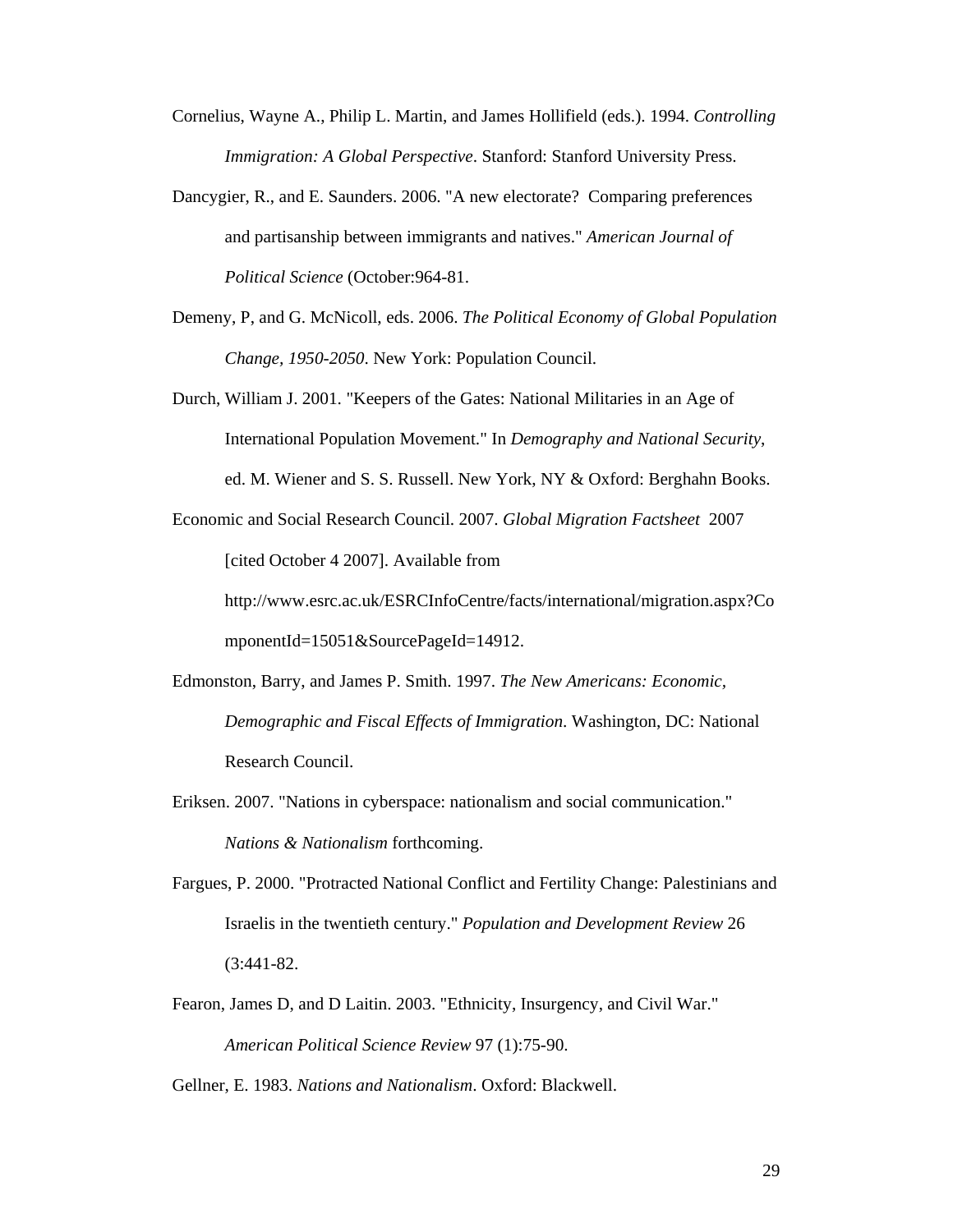- Goujon, A., V Skirbekk, K. Fliegenschnee, and P. Strzelecki. 2006. "New Times, Old Beliefs: Projecting the Future Size of Religions in Austria'." VID Working Papers 01/2006 (Vienna: Vienna Institute of Demography)
- Gratton, Brian, and Kathleen O' Donnell Kaplan. 2008. "400 Years of Animosity: Restrictionist Sentiment in the United States." In *European Social Science History Conference*. Lisbon, Portugal.
- Green, John C., Lyman A. Kellstedt, Corwin E. Smidt, and James Guth. 2007. "How the Faithful Voted: Religious Communities and the Presidential Vote." In *A Matter of Faith: Religion in the 2004 Presidential Election*, ed. D. E. Campbell. Washington, D.C.: Brookings Institution Press.
- Guth, James, Lyman A. Kellstedt, John C. Green, and Corwin E. Smidt. 2005. "Religious Mobilization in the 2004 Presidential Election." In *American Political Science Association*. Washington, DC.
- Home Office. *Communities Group and BMRB. Social Research, Home Office Citizenship Survey* 2003 [cited.
- Horowitz, Donald L. 1985. *Ethnic Groups in Conflict*. Berkeley: University of California Press.
- \_\_\_\_\_\_\_.2001. *The Deadly Ethnic Riot*. Berkeley: University of California Press.
- Huntington, Samuel P. 1996. *The Clash of Civilizations and the Remaking of World Order*. New York, NY: Simon and Schuster.
- \_\_\_\_\_\_. 2004. *Who Are We? The Cultural Core of American National Identity*. New York & London: Simon and Schuster.
- Jenkins, Philip. 2007. *God's continent : Christianity, Islam, and Europe's religious crisis*. Oxford ; New York: Oxford University Press.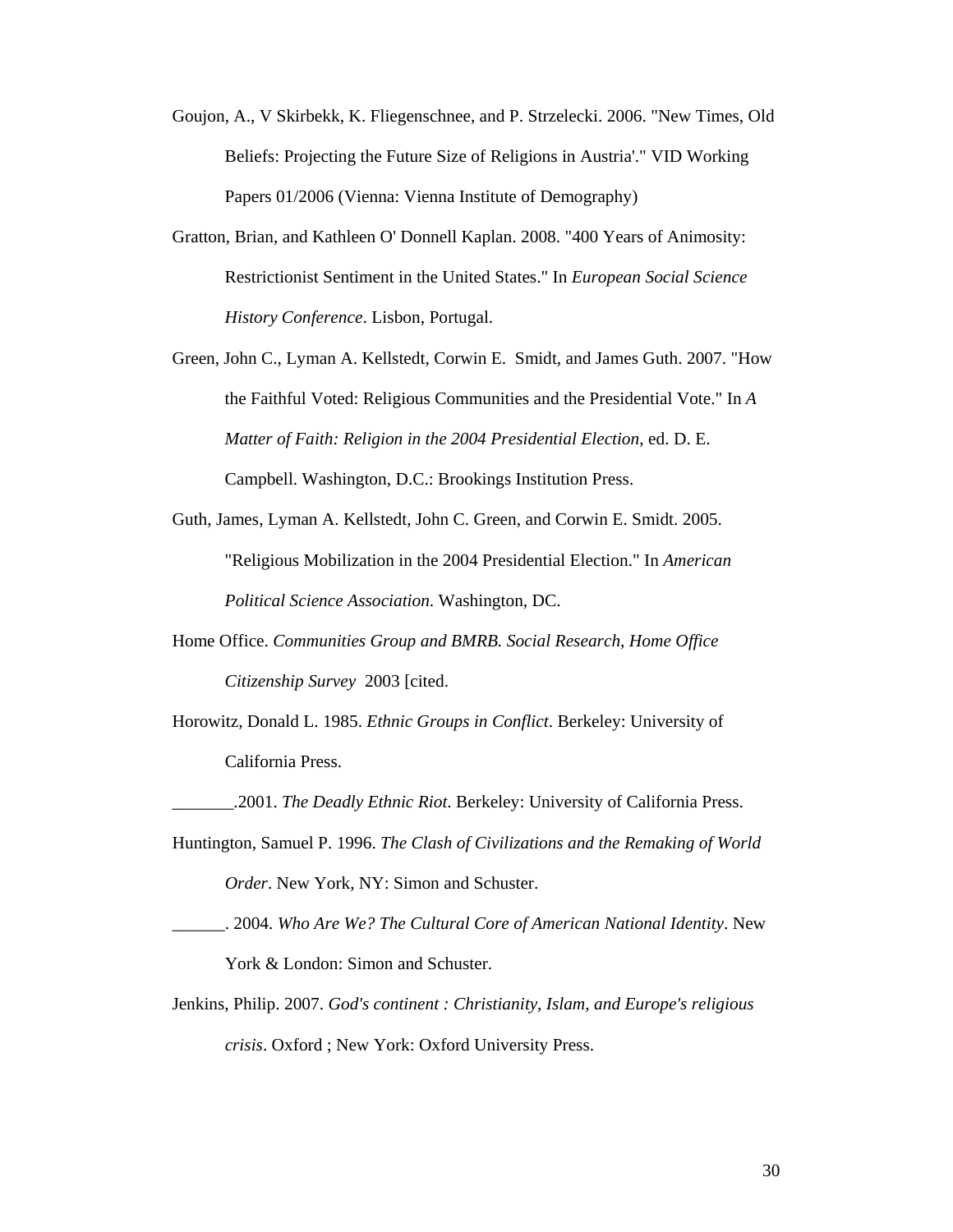- Joppke, Christian. 2005. *Selecting by origin : ethnic migration in the liberal state*. Cambridge, Mass.: Harvard University Press.
- Kaufmann, Eric. 2004a. "The Decline of the WASP in the United States and Canada." In *Rethinking Ethnicity: Majority Groups and Dominant Minorities*, ed. E. Kaufmann. London: Routledge.
- ———. 2004b. *The Rise and Fall of Anglo-America: The Decline of Dominant Ethnicity in the United States*. Cambridge, MA: Harvard University Press.
- ———. 2007. "Sacralisation by Stealth: Demography, Religion and Politics in Europe." London: JPR (Institute for Jewish Policy Research).
- Kohn, Hans. 1994. "Western and Eastern Nationalisms." In *Nationalism*, ed. A. D. Smith and J. Hutchinson. Oxford: Oxford University Press.
- Marshall-Fratani, Ruth. 2006. "The War of "Who Is Who":Autochthony, Nationalism, and Citizenship in the Ivoirian Crisis." *African Studies Review* 49 (2:9-43.
- Norris, Pippa. 2005. "The 'new cleavage' thesis and the social basis of radical right support." In *American Political Science Association*. Washington, DC.
- Office for National Statistics. 2001. "ONS Longitudinal Survey."
- Office for National Statistics and Home Office. *Communities Group, Home Office Citizenship Survey, 2003* 2005 [cited.
- Office of National Statistics. 2001. "CAS theme tables KS006 ethnic group." CASWEB interface.
- ———. 2006. "no 33." In *Birth Statistics Series FM1*.
- Ozkirimli, Umut. 2000. *Theories of Nationalism: A Critical Introduction*. Basingstoke: Macmillan.
- Patterson, H, and E. Kaufmann. 2007. *Unionism and Orangeism in Northern Ireland Since 1945*. Manchester: Manchester University Press.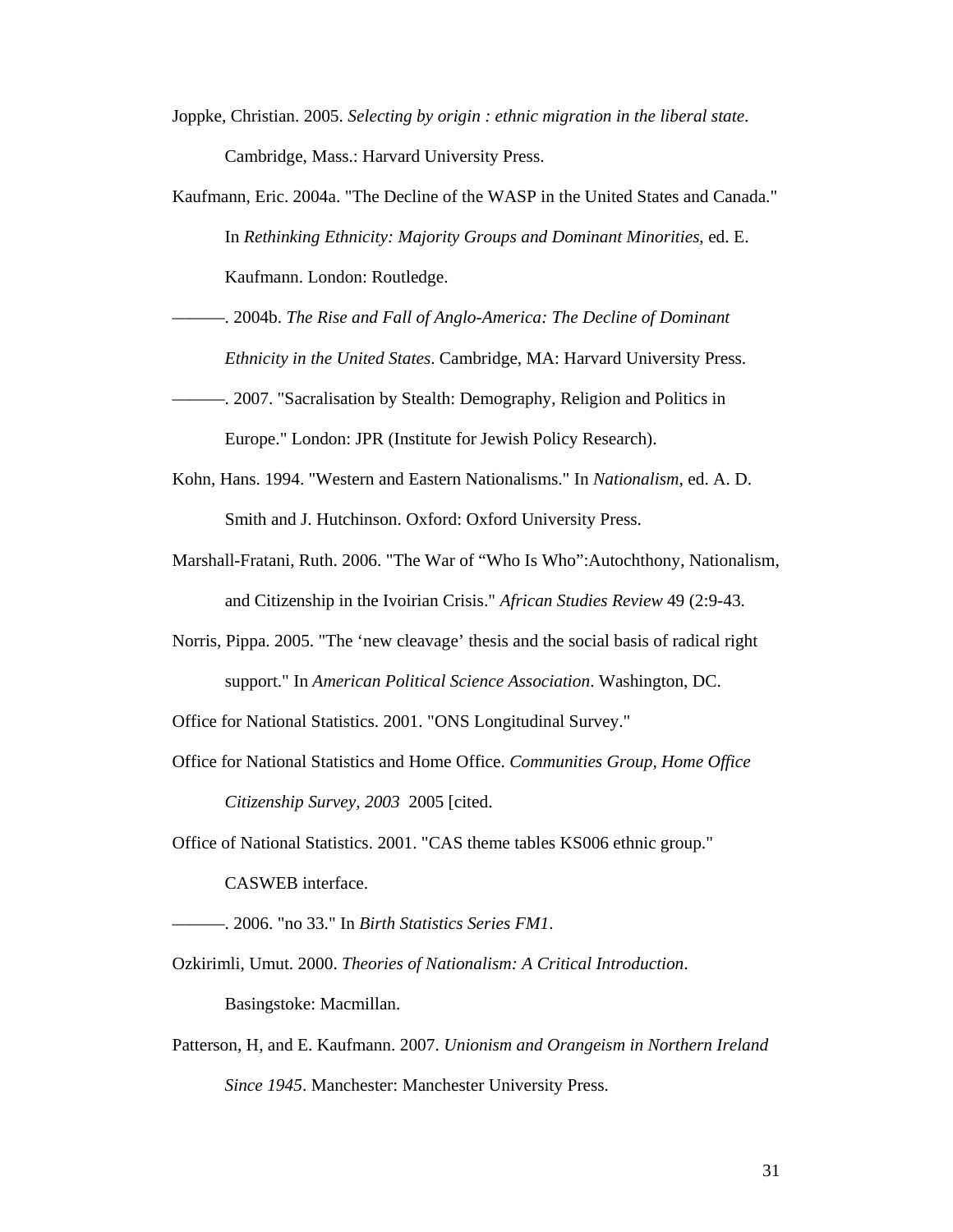- Pew, Forum on Religion & Public Life and the Pew Research Center for the People & the Press. 2008. "Demographic Portrait of US Population." Washington, DC: Pew Forum on Religion & Public Life and the Pew Research Center for the People & the Press.
- Pew, Forum on Religion and Public Life. 2007. "Muslim Americans: Middle Class and Mostly Mainstream." Washington, DC.
- Posner, Daniel. 2005. "Measuring Ethnic Fractionalization in Africa." *American Journal of Political Science* 48 (4):849-63.
- Putnam, Robert. 2007. "E Pluribus Unum: Diversity and Community in the Twentyfirst Century." *Scandinavian Political Studies* 30 (2:137-74.
- Sandmeyer, Elmer Clarence. 1939. *The Anti-Chinese Movement in California*. Urbana: University oif Illinois Press.
- Shain, Y., and A. Barth. 2003. "Diasporas and International Relations Theory."
- Simpson, Ludi. 2007. "Demographic contributions to the debate on segregation, integration and diversity." In *Segregation or Integration – what's going on?* . Population and Places Research Group (POPLA), Cathie Marsh Centre for Census and Survey Research (CCSR), University of Manchester.
- Skirbekk, V. 2008. "Human fertility and survival across space and time." Laxenburg, Austria: IIASA World Population Program, unpublished paper.
- Slack, J. A, and R. Doyon. 2001. "Population dynamics and Susceptibility for Ethnic Conflict: the case of Bosnia and Herzegovina." *Journal of Peace Research* 38 (2:139-61.
- Smith, Anthony D. 1986. *The Ethnic Origins of Nations*. Oxford: Blackwell. \_\_\_\_\_\_\_. 1991. *National Identity*. London: Penguin.